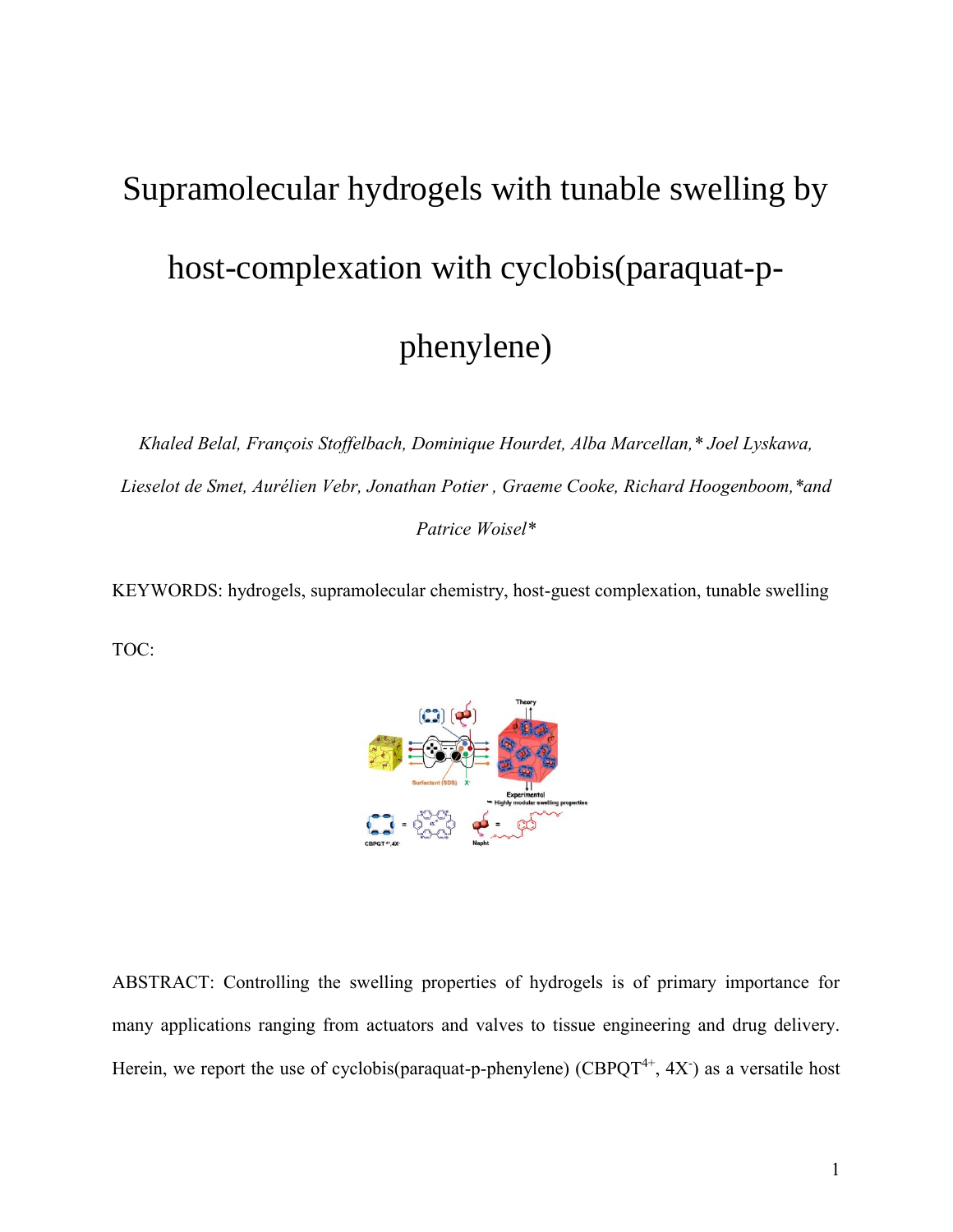to finely tune the swelling behavior of 1,5-dialkyloxynaphthalene guest containing poly(*N*,*N*dimethylacrylamide) hydrogels (**NaphtGelz**) through supramolecular host-guest complexation. While the equilibrium swelling of **NaphtGel**<sub>z</sub> in water decreases with increasing amount of hydrophobic naphthalene groups, the opposite behavior is observed with superabsorbing behavior (up to 180 times their initial dry mass) upon immersion in aqueous solutions containing the macrocyclic  $CBPQT^{4+}$ , 4X<sup>-</sup> due to formation of tetracationic host-guest complexes. In this case, the swelling amplitude could be conveniently programmed either by variation of the naphthalene content of the hydrogels or by controlling the stoichiometry of the host-guest binding events. Furthermore, by modifying the nature of the counter-ions  $(X = CI, Br<sup>2</sup>)$ ,  $\Gamma$ ) of the tetracationic CBPQT<sup>4+</sup> macrocyclic host, the swelling of the hydrogels could be tuned in line with Pearson's absolute hardness scale of X- . The swelling behavior of these supramolecular hydrogels could be successfully described by a theoretical model taken into account the hydrophobic association of the naphthalene groups and their screening by host-guest complexation. Finally, addition of SDS (Sodium Dodecyl Sulfate) as surfactant to the supramolecularly swollen hydrogels led to a large decrease in hydrogel size due to dissociation of the host-guest complexes and the formation of  $CBPQT^{4+}$ ,  $4DS$  within the hydrogel.

## **Introduction**

[Hydrogels](https://www.sciencedirect.com/topics/materials-science/hydrogel) constitute a unique class of hydrophilic three-dimensional cross-linked polymeric networks that have been extensively studied because of their outstanding characteristics and wide applications in bioscience and material science. $1-3$  Importantly, hydrogels can absorb and retain a large amount of water within their structures, leading to shape and volume changes of materials.<sup>4</sup> Controlling the swelling properties is, thus, of primary importance for a wide range of applications including drug delivery systems and tissue engineering.<sup>5</sup> It is well-established that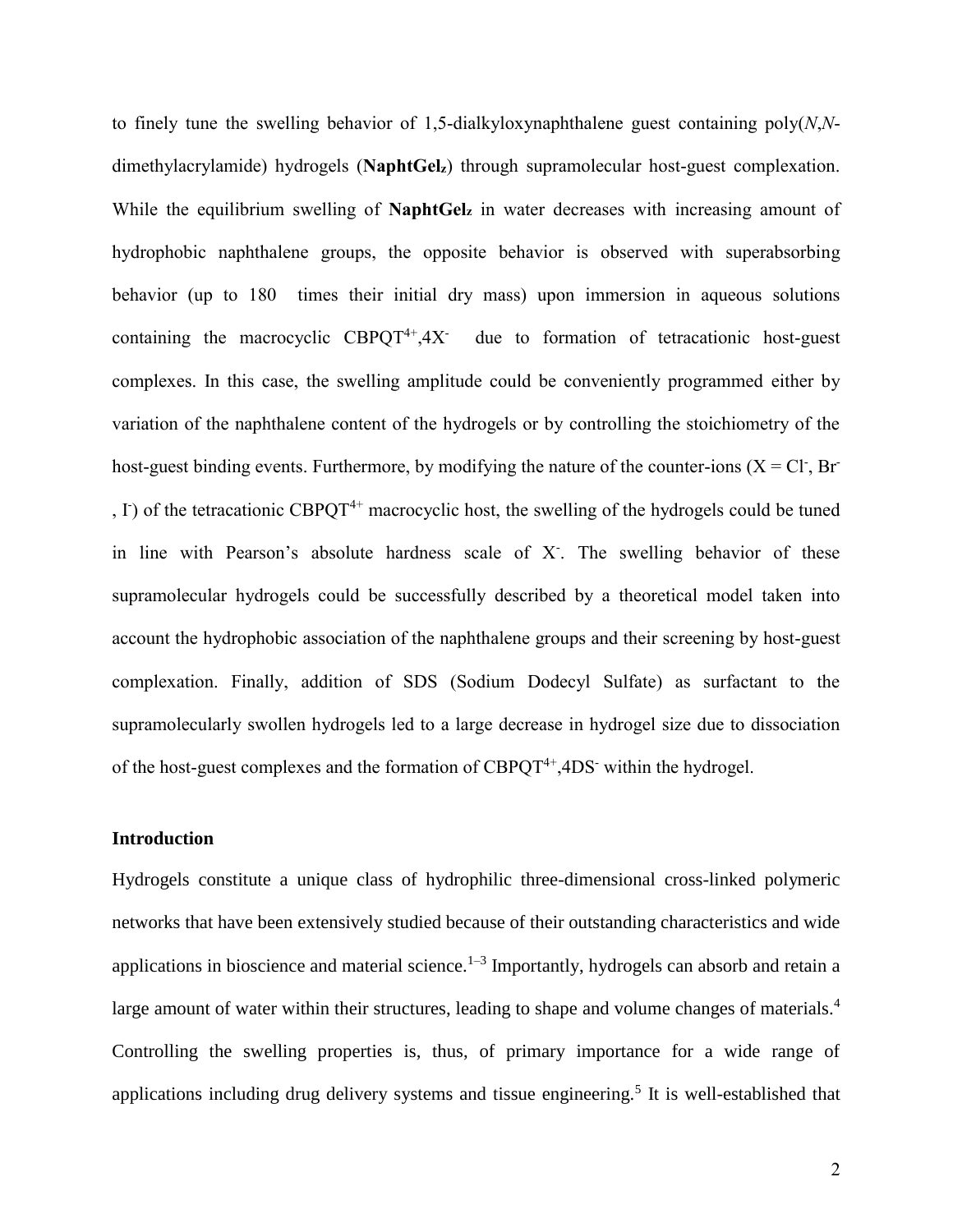water uptake capabilities of such hydrophilic materials are strongly related to their cross-linking density and the chemical structure of the polymer. Especially interesting are smart hydrogels whose swelling properties can be tuned in response to external stimuli.<sup>6,7</sup> Among such materials, those displaying macroscopic swelling changes upon exposure to temperature,<sup>8,9</sup> pH,<sup>10,11</sup> light,<sup>12</sup> and electric fields<sup>13</sup> have shown a great potential for applications in controlled drug delivery systems<sup>14</sup> and actuators<sup>15</sup>.

Non-covalent interactions occupy a pivotal role in living systems by determining the structure and function of a plethora of biomolecules such as DNA, RNA and proteins.<sup>16,17</sup> They also enable specifical, transient recognition and binding of (macro)molecules, rendering adaptive supramolecular assemblies.<sup>18–20</sup> In particular, in the last past two decades, the marriage of supramolecular host-guest chemistry and hydrogel science has led to the development of materials featuring fascinating swelling, adhesive, shape-memory and self-healing properties.<sup>21,22</sup> A large majority of these studies deal with supramolecular hydrogels in which host-guest interactions act as cross-link junctions to create single or double-networks while their stimulicontrolled dissociation results in a gel-sol transition.<sup>23,24,25,26</sup> Recently, host-guest interactions have also been exploited to tune the swelling-shrinking properties of covalently cross-linked hydrogels. For example, methylated  $\beta$ -cyclodextrin was used as host entity to trigger the swelling of chemically cross-linked poly(*N*,*N*-ethylacrylamide) hydrogels bearing complementary hydrophobic adamantyl modules.<sup>27</sup> By forming adamantyl-cyclodextrin complexes, an hydrophobic-to-hydrophilic transition took place with an associated increase of equilibrium swelling ( $Q_{eq}$  = volume of the swollen gel over the volume of the dried gel) from 1 to 6 compared to pure water for hydrogels containing up to 10 mol % of adamantyl units. However, for higher adamantyl contents, the hydrogels became too hydrophobic and did not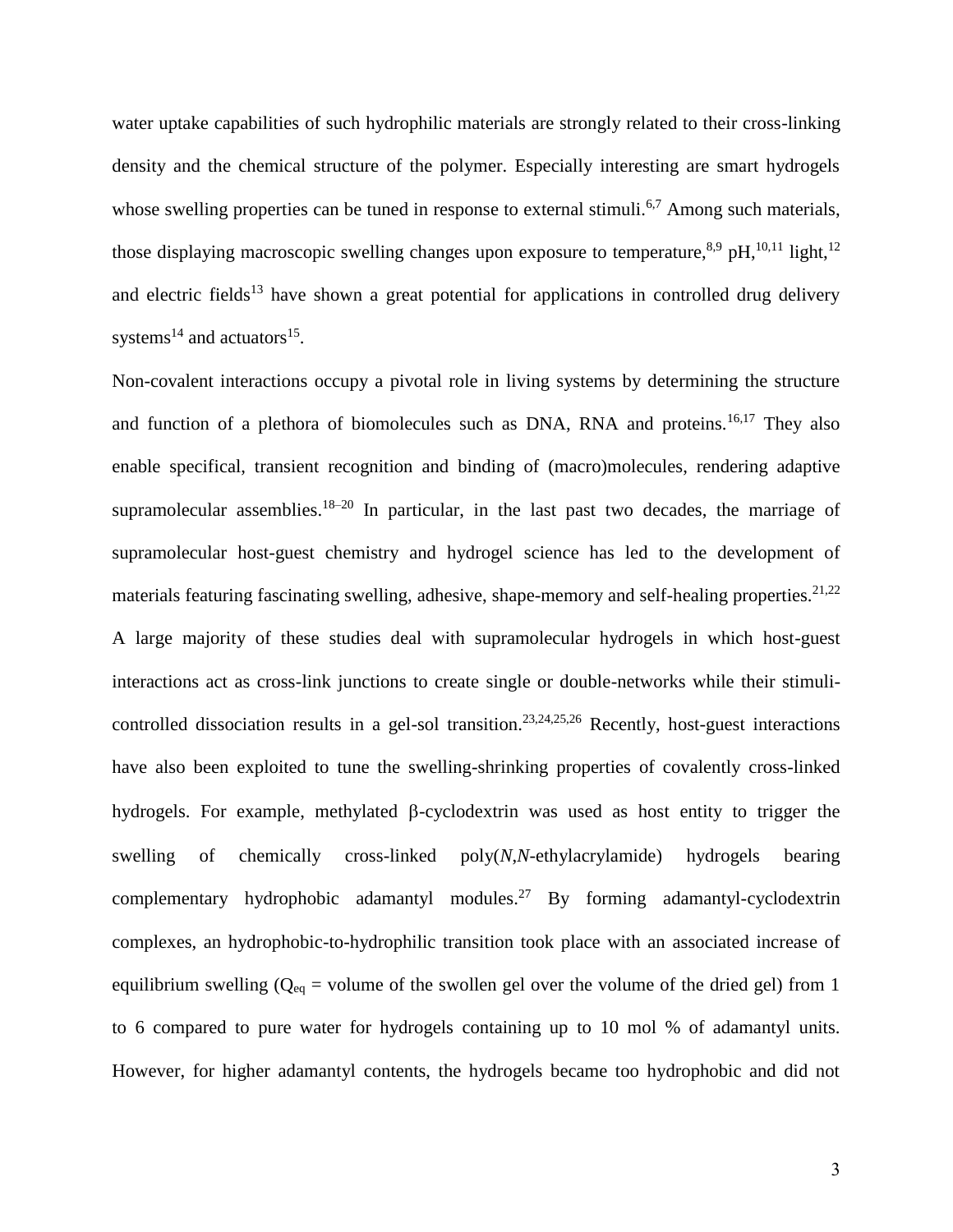swell upon addition of host molecules. Moderate degrees of swelling-shrinking transition were also reported for covalent polymeric networks containing cyclodextrins  $(\alpha, \beta$ -CD) or pillar[n]arenes and complementary stimuli-responsive guests (diazo, viologens, ferrocene) as pendant groups.28–31

More recently, thanks to its strong hydrophilicity and capability of binding electron-poor hydrophobic guest subunits, such as ferrocene in its cavity, the percarboxylated pillar [6] arene, which bears twelve negatively charged carboxylates, has emerged as an efficient host to endow ferrocene functionalized polyacrylamide hydrogels with large swelling and shrinking abilities upon complexation and decomplexation, respectively.<sup>32</sup> Remarkably, a hydrogel containing 10 mol% of ferrocene units was able to swell with an increase in equilibrium swelling of approximatively 40 upon exposure to the pillar[6]arene host. Furthermore, the complexed hydrogel was shown to shrink upon applying various external stimuli that induce decomplexation of the ferrocene pillar[6]arene host-guest complexes, including temperature, pH, redox and competitive guests. This large swelling upon complexation with the percarboxylated pillar[6]arene was ascribed to the formation of percarboxylated pillar[6]arene −ferrocene inclusion complexes that both masks the hydrophobic character of the ferrocene and leads to electrostatic repulsion between the polymer chains inside the hydrogel. However, a sharp decrease of the swelling upon complexation was observed when the molar ratio of ferrocene moieties was higher than 10% due to the strong electrostatic repulsion between the negatively charged host units, thereby preventing full complexation of all the hydrophobic ferrocene guests.

Recently, we designed and synthesized a covalently crosslinked poly(*N*,*N*dimethylacrylamide)(PDMAc) hydrogel using free radical copolymerization of *N,N*dimethylacrylamide (DMAc) with *N*,*N*'-methylenebisacrylamide (MBA) in presence of 3 mol%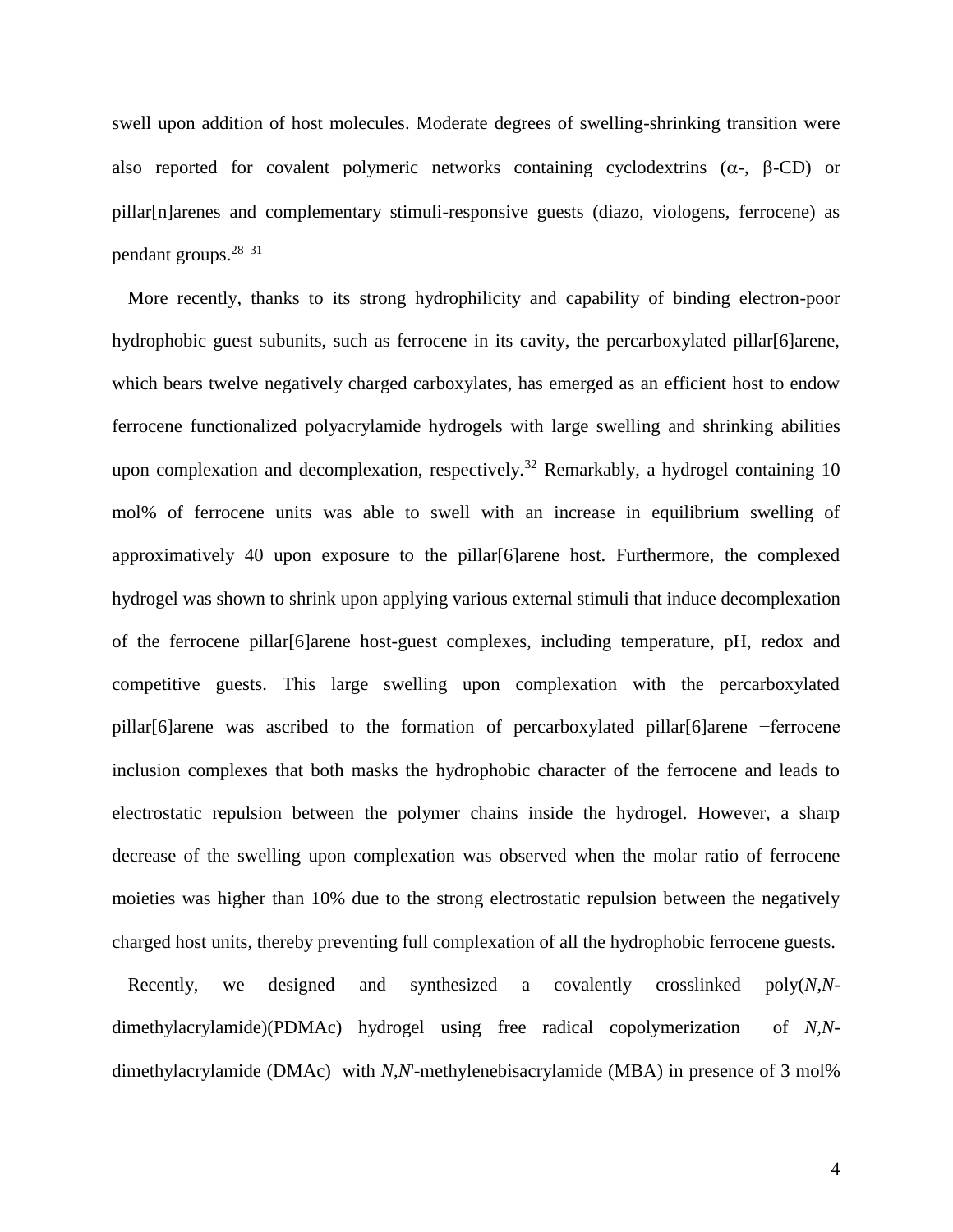of a dialkoxynaphthalene guest functionalized monomer (**Figure 1**). This hydrogel swelled upon complexation with the tetracationic cyclophane cyclobis(paraquat-p-phenylene)  $(CBPQT<sup>4+</sup>, 4Cl<sup>-</sup>)<sup>33</sup>$  Remarkably, despite the rather low content of electron-rich naphthalene guest molecules in the hydrogel, the complexation with  $CBPQT<sup>4+</sup>, 4CI<sup>-</sup>$  induced an important increase of Qeq from 20 in the non-complexed state to 90 in the complexed state.

Inspired by this remarkable host-guest complexation induced hydrogel swelling results of this naphthalene based hydrogel containing only a low molar fraction of guest modules, we further investigated the swelling-shrinking capabilities of such naphthalene containing PDMAc hydrogels (**Figure 1**). In the present work, NaphtPDMAc polymer networks (**NaphtGelz**), functionalized with various molar ratios  $(1 < z < 12 \text{ mol})$  of dialkoxynaphthalene units, were prepared and their complexation with  $CBPQT^{4+}$ , 4X as well as the accompanied hydrogel swelling were investigated. Complexation of **NaphtGel**<sub>z</sub> with the tetracationic CBPQT<sup>4+</sup>,4Cl<sup>-</sup> host induced hydrogel swelling from  $Q_{eq} = 47$  to  $Q_{eq} = 182$ . Remarkably, the  $Q_{eq}$  could be finely controlled by the naphthalene content of the hydrogels, the nature of the CBPQT<sup>4+</sup> counteranions  $(X=CI^T, Br, I^T)$  as well as by controlling the stoichiometry of the host-guest complexation. Moreover, the addition of an anionic surfactant (Sodium Dodecyl Sulfate), which promotes the dissociation of the host-guest complexes within the network, is demonstrated to induce abrupt deswelling of the **NaphtGel<sup>z</sup>** hydrogels.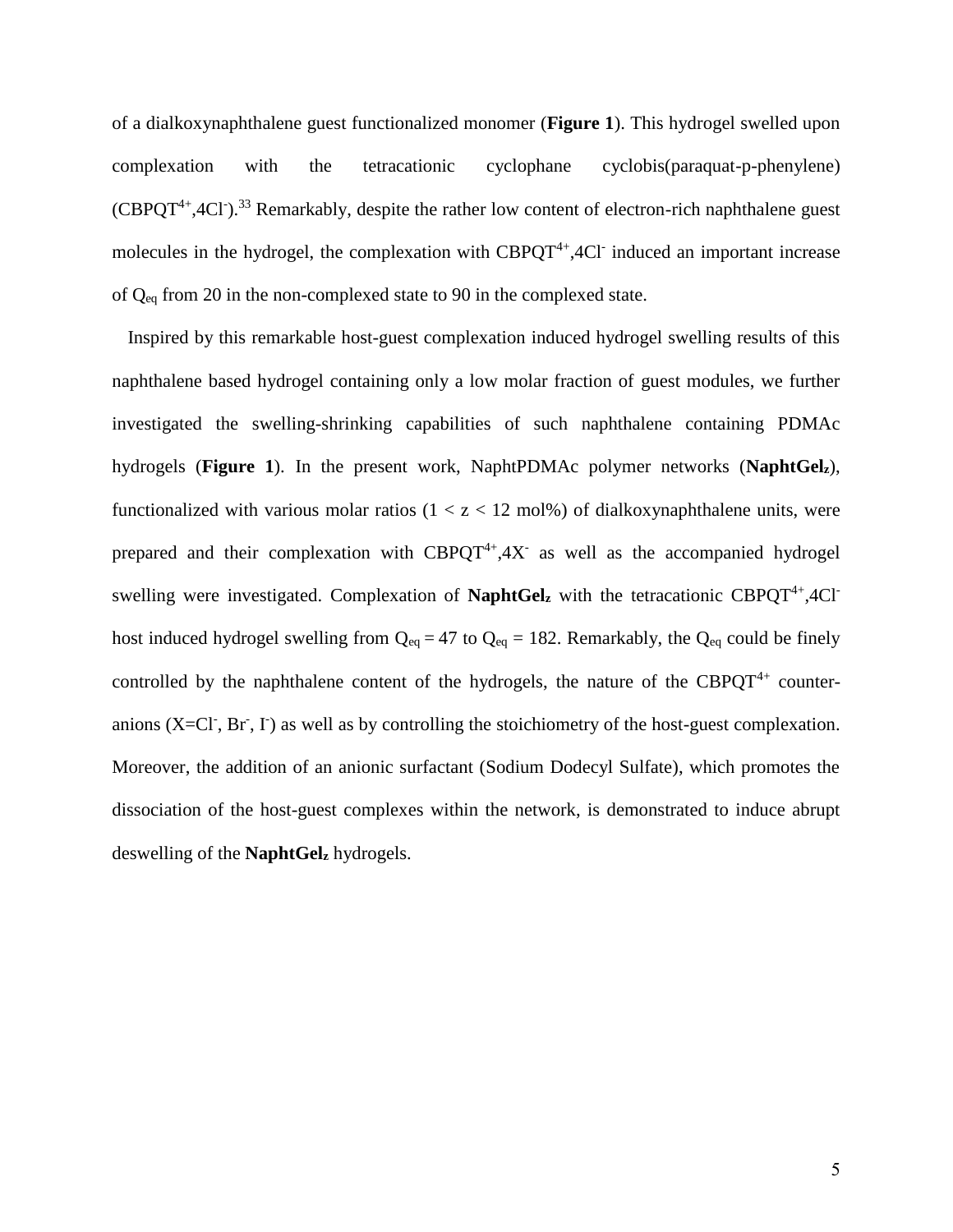

Figure 1. Schematic representation of the CBPQT<sup>4+</sup>,4X<sup>-</sup>-Naphthalene host-guest complexation induced swelling of **NaphtGel<sup>z</sup>**.

# **Results and discussion**

The **NaphtGelz** hydrogels with different amounts of dialkoxynaphthalene were prepared following our previously reported procedure (**Figure 2a**).<sup>33</sup> Briefly, naphthalene functionalized acrylamide (Napht-Am) was incorporated as comonomer in poly(*N*,*N*-dimethylacrylamide) based networks *via* conventional radical copolymerization initiated by 2,2'-azobisisobutyronitrile (AIBN) in dimethylformamide (DMF) and in the presence of 0.8 mol% of *N*,*N*' methylenebisacrylamide (MBA) as cross-linker, which was previously determined to be optimal for supramolecular hydrogel swelling.<sup>33</sup> The parameters y and z represent the amount (mol%) of *N*,*N*-dimethylacrylamide (DMAc) and Napht-Am monomers in the polymer networks, respectively. Cross-linked **NaphtGel0-12** polymer networks containing 0 to 12 mol% of Napht-Am were prepared to investigate the effect of the guest content on the swelling properties, both in absence and presence of the  $CBPQT^{4+}$ , 4X supramolecular host. Attempts to prepare hydrogels with higher naphthalene content were unsuccessful, which is hypothesized to be due to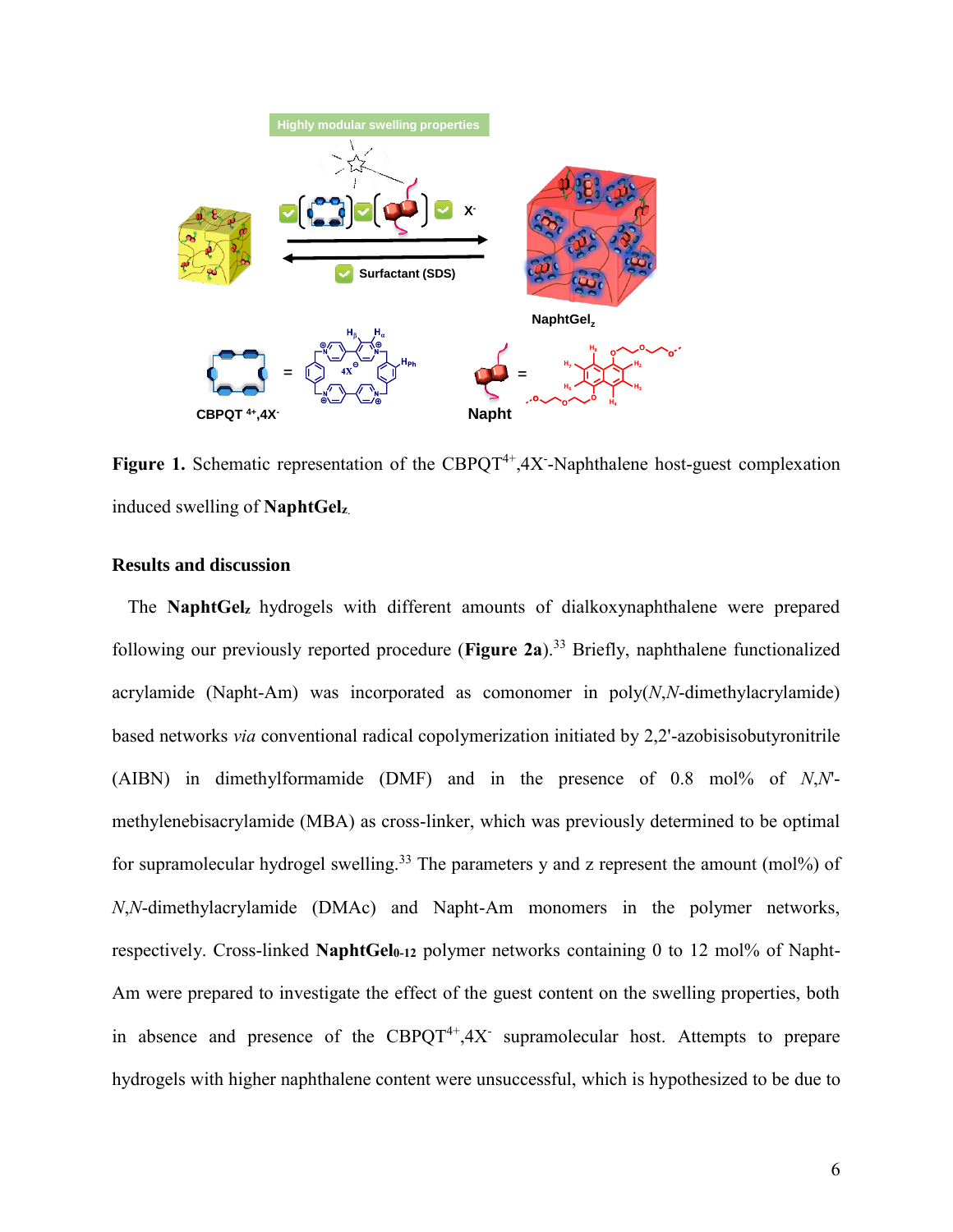quenching of the radicals by the naphthalene units albeit further research is needed to confirm this. Due to water-insolubility of the Napth-AM, the crosslinked polymer networks were prepared in *N*,*N*-dimethylformamide leading to organogels that were, subsequently, washed with acetone to remove the unreacted compounds, dried and swelled in water to afford the **NaphtGel0-12** hydrogels.

The incorporation of Napht-Am in the cross-linked polymer networks was confirmed by  ${}^{1}H$ NMR spectroscopy as shown for **NaphGel<sup>12</sup>** in **Figure 2b** (see Supplementary Information for the  ${}^{1}H$  NMR spectra of the other hydrogels). The  ${}^{1}H$  NMR spectra clearly exhibit the three characteristic resonances of the aromatic protons belonging to the naphthalene units  $(H_{2/6}, H_{3/7}, H_{3/7})$ H4/8) between 6.5 and 8 ppm, and the signals corresponding to the protons of the polymer backbone between 1 and 3 ppm. Based on the relative integration of the aromatic protons and the methylene fragments belonging to the polymer backbone, the composition of the prepared **NaphGel<sup>z</sup>** were estimated, which was found to be in line with the monomer feed ratios (Supporting information, Table S1).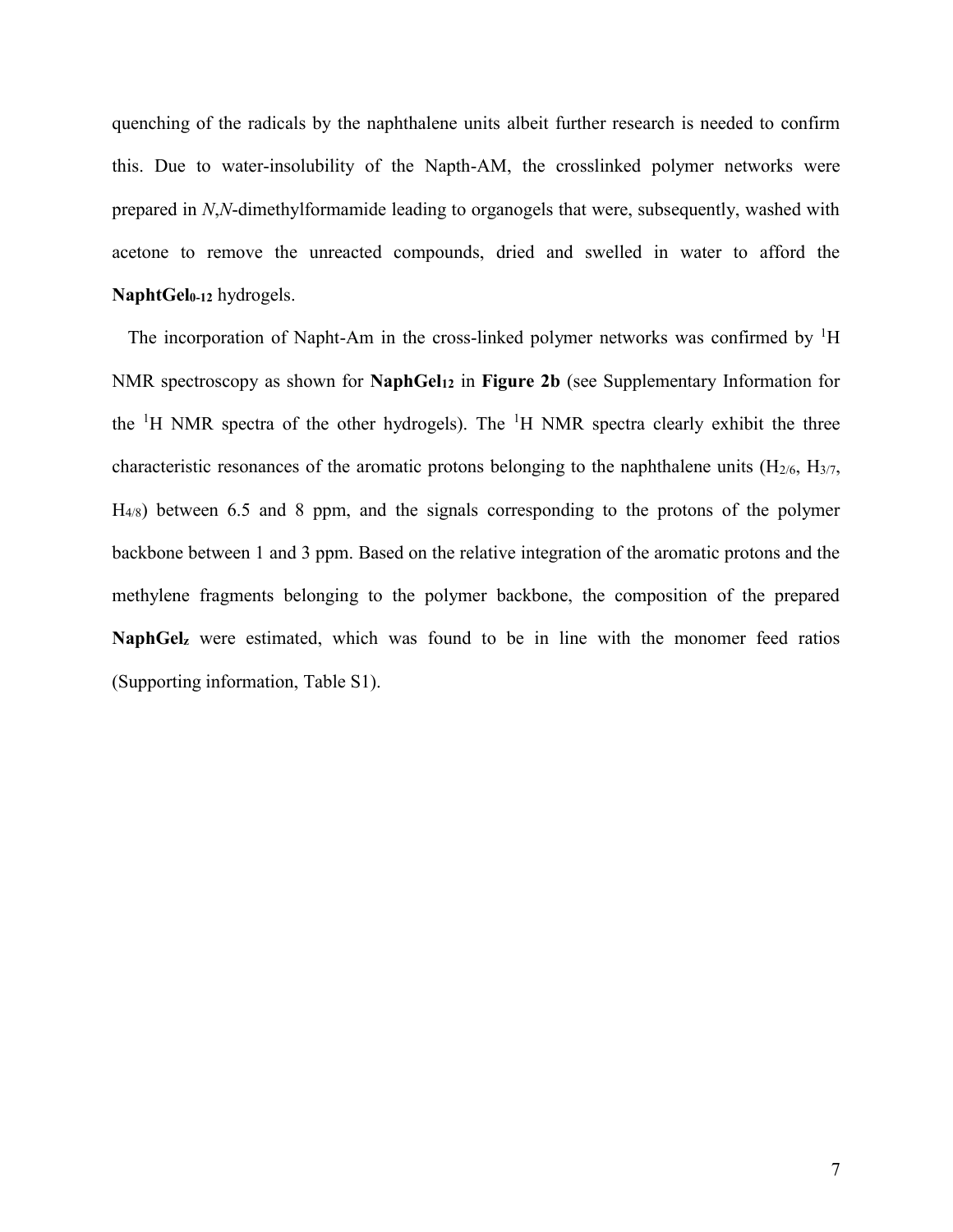

**Figure 2.** a) Synthesis of **NaphtGelz**; b) <sup>1</sup>H NMR spectrum of NaphtGel12 recorded in CD<sub>3</sub>CN at 25°C

After the successful preparation of the **NaphtGelz**, we investigated their ability to form hostguest complexes between the incorporated electron-rich naphthalene moieties with the electronpoor macrocyclic CBPQT<sup>4+</sup>,4Cl host in aqueous media. Upon addition of CBPQT<sup>4+</sup>,4Cl to the **NaphtGel<sup>z</sup>** hydrogels a visual color change from light yellow to purple was observed, consistent with the formation of donor-acceptor host-guest complexes between the  $\pi$ -electron rich naphthalene moieties and the  $\pi$ -electron deficient CBPQT<sup>4+</sup>,4Cl<sup>-</sup> hosts (**Figure 3a**). The formation of host-guest complexes was also confirmed by UV/vis spectroscopy displaying the existence of a charge-transfer absorption band centered at 530 nm.<sup>34</sup> Furthermore, the host-guest complexation of **NaphtGel**<sub>z</sub> with  $CBPQT^{4+}$ , 4Cl could be demonstrated by <sup>1</sup>H NMR spectroscopy.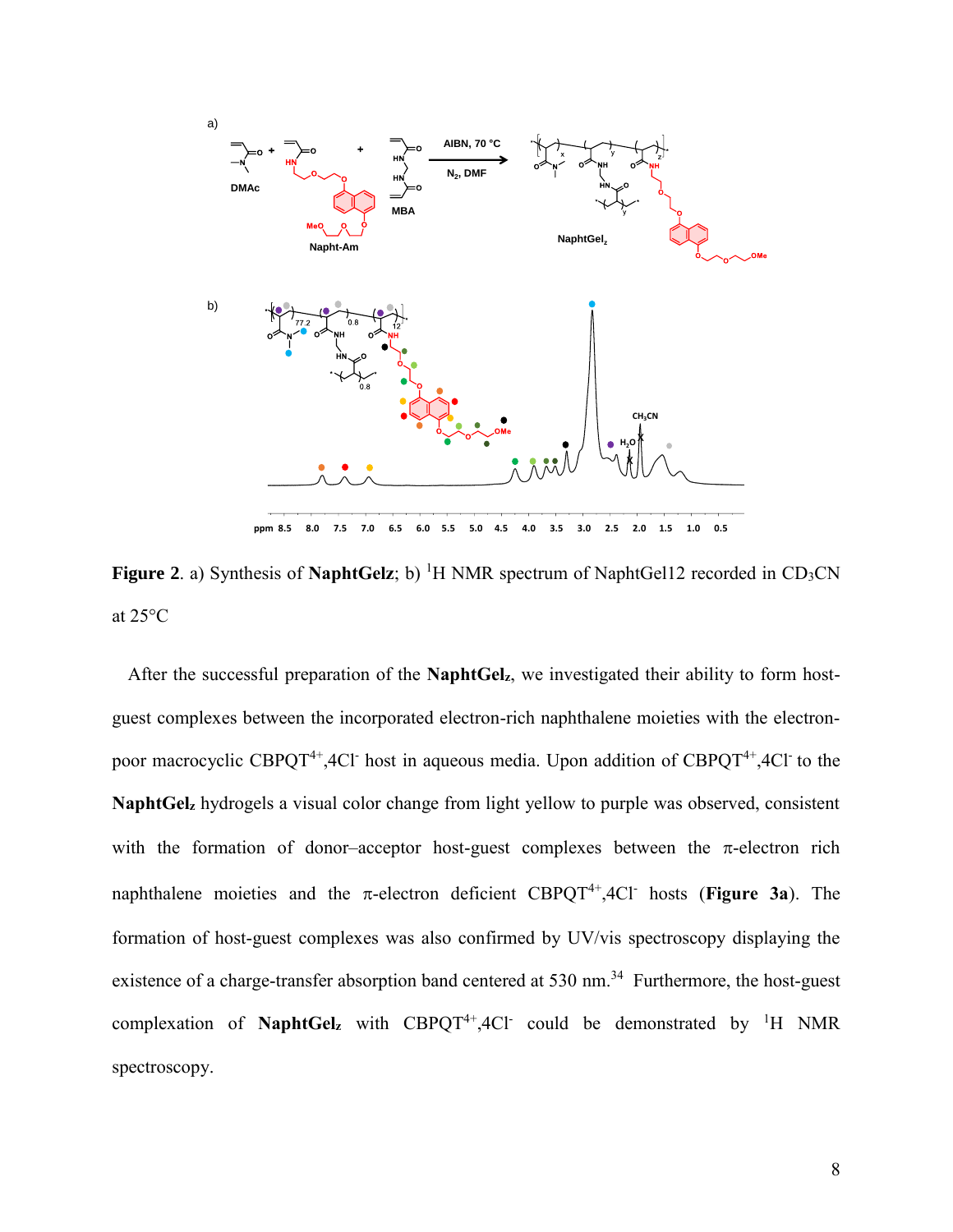

**Figure 3**: a)UV–vis spectra of **NaphtGel<sup>3</sup>** and **NaphtGel3/**CBPQT4+,4Cl-complexes recorded in water at 25<sup>o</sup>C; b) Partial <sup>1</sup>H NMR spectra of CBPQT<sup>4+</sup>,4Cl<sup>-</sup> and **NaphtGel**<sub>2</sub> upon the addition of 0.3, 0.6, 0.8, 1 and 1.3 equiv. of CBPQT<sup>4+</sup>,4Cl<sup>-</sup>; recorded in D<sub>2</sub>O at 25 $^{\circ}$ C.

**Figure 3b** displays the <sup>1</sup>H NMR spectra of **NaphtGel<sup>3</sup>** upon addition of aliquots of CBPQT<sup>4+</sup>,4Cl<sup>-</sup> in D<sub>2</sub>O. In essence, upon addition of the host to the **NaphtGel**<sub>3</sub>, the protons of naphthalene guest underwent significant upfield shifts ( $\Delta > 0.6$  ppm), while the H<sub>α</sub>/H<sub>β</sub> and H<sub>Ph</sub> protons of  $CBPOT^{4+}$ ,  $4Cl^-$  were substantial broadened and shifted to higher and lower fields, respectively. An interesting feature of these <sup>1</sup>H NMR spectra is that they showed a concomitant increase and decrease of both the integrals of the complexed and uncomplexed  $H_{2/6}$ ,  $H_{3/7}$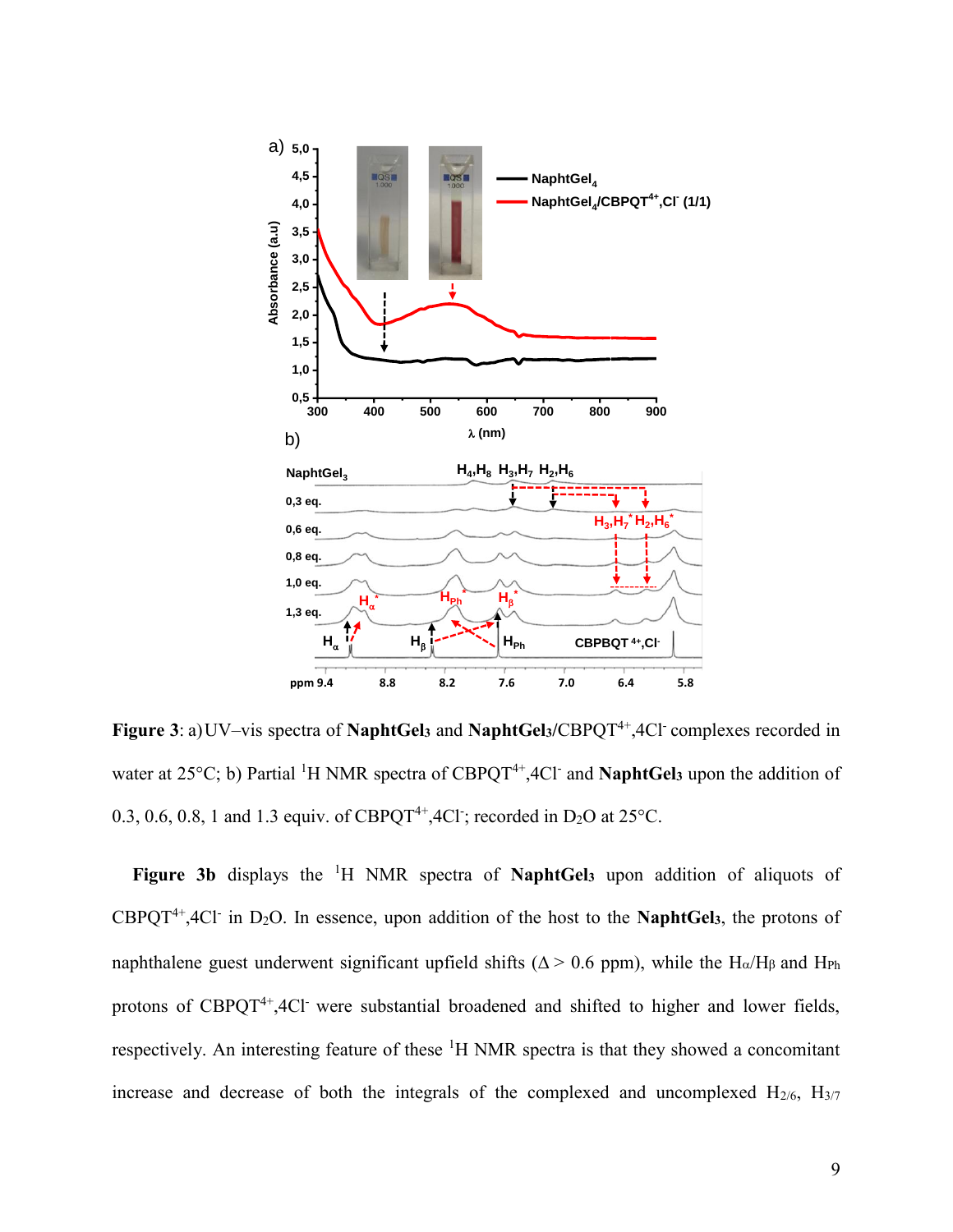aromatic naphthalene protons, respectively, up to the addition of one equivalent of  $CBPQT^{4+}$ ,  $4Cl$ . The coexistence of the signals of both the free and complexed naphthalene guests in the <sup>1</sup>H NMR spectra indicate a slow exchange between the complexed and the non-complexed species on the  $\rm{^1H}$  NMR time scale (10 ms range), and also demonstrate the opportunity to finetune the extent of host-guest complexation within the hydrogels by the addition of substoichiometric quantities of CBPQT $4+$ ,4Cl<sup>-20</sup>

After having demonstrated the binding capability of NaphtGel<sub>z</sub> with CBPQT<sup>4+</sup>,4Cl-, we investigated the effect of host-guest complexation on the swelling behavior. First, the impact of the molar ratio of naphthalene subunits inside the non-complexed **NaphtGel<sup>z</sup>** hydrogels on the swelling was evaluated. As expected based on the hydrophobic character of the naphthalene groups, the Qeq of the **NaphtGel<sup>z</sup>** decreased from 33 to 14 as the naphthalene content increased from 0 mol% to 12 mol% (**Figure 4a**). This decrease in  $Q_{eq}$  is proposed to be induced by aggregation of the hydrophobic naphthalene units, which can theoretically be described using the model of Rubinstein and Semenov<sup>35</sup> with pairwise associations between naphthalene groups (see Supporting Information). Under these conditions, the equilibrium swelling can be calculated using the following equation, taking into account the different contributions to the pressure inside the gel and their equalization with the pressure outside the gel, in the external medium  $(\Pi_{ext})$ :

$$
\Pi_{gel} = \Pi_m + \Pi_{el} + \Pi_{ion} + \Pi_{st} = \Pi_{ext}
$$
 {1}

with  $\Pi_{m}$ ,  $\Pi_{el}$ ,  $\Pi_{ion}$  and  $\Pi_{st}$  the mixing, elastic, ionic and solvophobic contributions to the osmotic pressure of the gel ( $\Pi_{gel}$ ; see supporting information).

In the present case where there is no ionic contribution ( $\Pi_{\text{ion}} = 0$ ) and equilibrium in pure water  $(\Pi_{ext} = 0)$ , the swelling behavior is only controlled by the mixing term  $(\Pi_m :$  quality of solvent),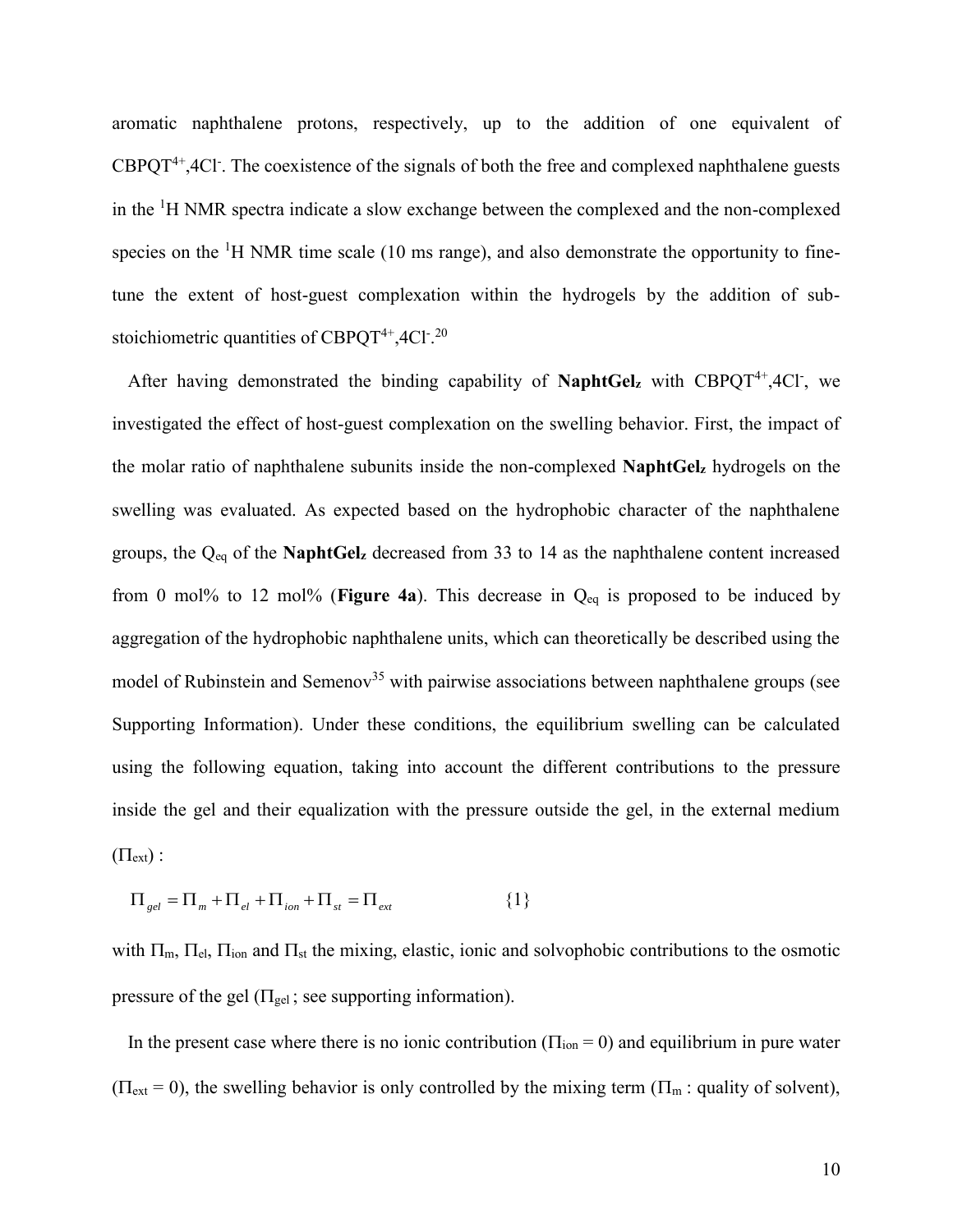the elastic term ( $\Pi_{el}$ : level of crosslinking) and the interaction term ( $\Pi_{st}$ ) taking into account the pairwise associations between the naphthalene groups.<sup>36</sup> Following this description, a good fit of the experimental data was obtained using  $\chi_{12} \approx 0.35$  for the Flory-Huggins interaction parameter of the binary system PDMAC/water (good solvent conditions) and  $\epsilon = 20$  kT for the interaction energy between the naphthalene units. Interestingly, when the naphthalene decorated hydrogels are immersed in an aqueous solution of CBPQT<sup>4+</sup>,4Cl<sup>-</sup>, the variation of the Q<sub>eq</sub> (red bars and symbols in **Figure 4**) strongly increases with increasing naphthalene content, reaching a Q<sub>eq</sub> up to 180 for the sample with the highest naphthalene content (**NaphtGel12**). As the swelling of the reference **NaphtGel<sup>0</sup>** hydrogel, that does not contain naphthalene moieties, did not significantly change in the presence of  $CBPQT^{4+}$ , 4Cl, the large expansion observed for the naphthalene modified hydrogels can be ascribed to the formation of host-guest complexes between the naphthalene guest units and the  $CBPQT^{4+}$ ,  $4Cl$ <sup>-</sup> hosts. This supramolecular host-guest association both masks the hydrophobic nature of the naphthalene units, thereby disrupting the hydrophobic associations, and introduces the charged  $CBPQT<sup>4+</sup>$  molecules and their Cl counter-ions inside the gels. Assuming the above mentioned contributions of  $CBPQT<sup>4+</sup>,4Cl<sup>-</sup>$  host molecules, i.e. cancellation of hydrophobic interactions ( $\Pi_{st} = 0$ ) and that the osmotic contribution of chloride counterions dominate the electrostatic interactions ( $\Pi_{\text{ion}}$  > 0), it is possible to fit the experimental equilibrium swelling data in pure water ( $\Pi_{ext} = 0$ ) using the same procedure. In this case, the large contribution of the Cl counterions to the osmotic pressure of the gels needs to be lowered taking into account the osmotic coefficient  $(\Phi_p)$ . This latter takes into account the non-ideality of the Cl<sup>-</sup> counterions as well as their condensation with the cationic charges of the tetracationic CBPQT<sup>4+</sup>. Even if we consider this data treatment as semi-quantitative, the small values of  $\Phi_p$ reported in **Table 1**, highlight the low degree of freedom of the counterions. This can be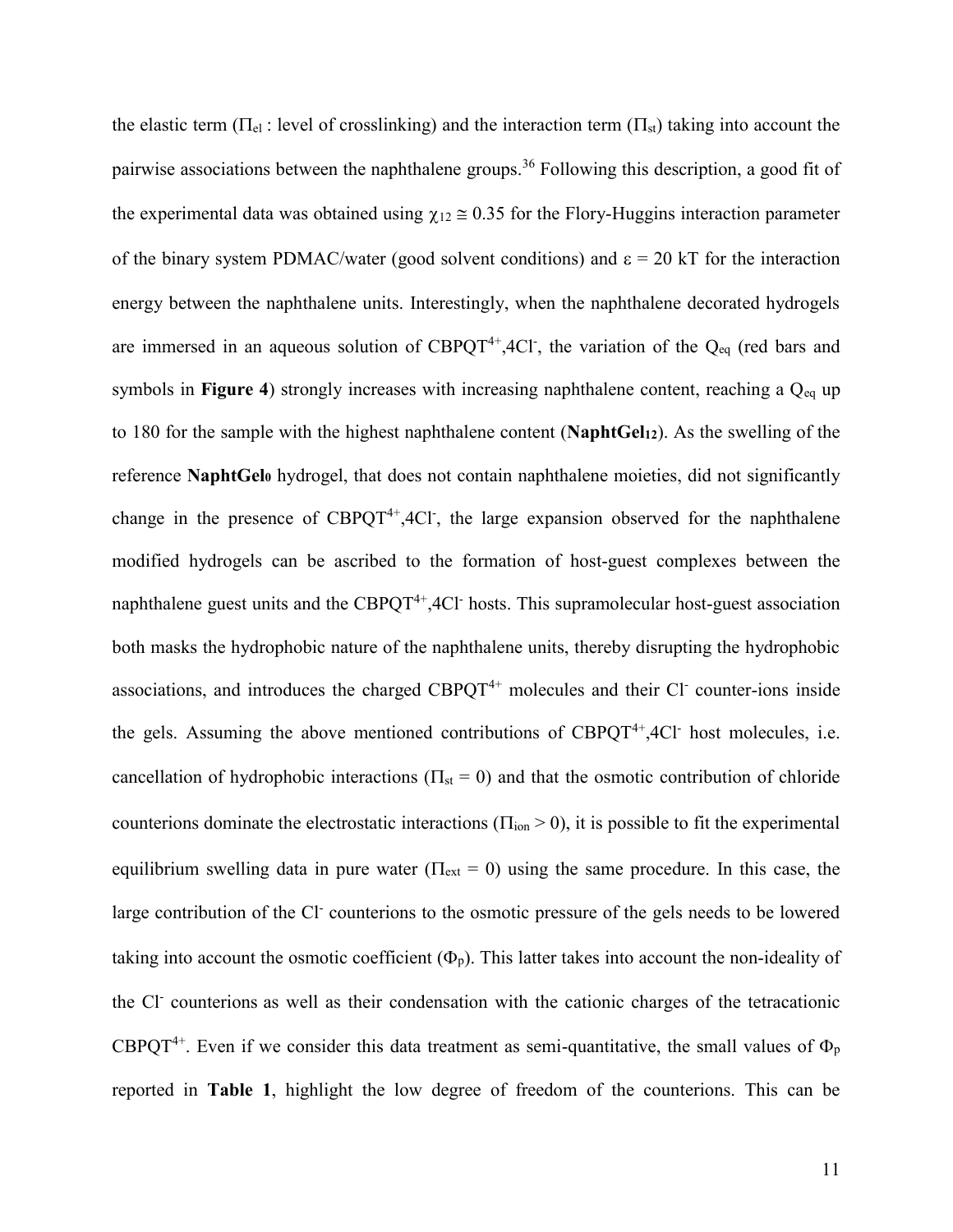attributed 1) to the low polar environment around the naphthalene/CBPQT<sup>4+</sup> complex (lower dielectric constant, higher Bjerrum length and stronger electrostatic interactions between CBPOT<sup>4+</sup> and its counterions) and 2) to the charge multivalency of CBPOT<sup>4+</sup> which induces a high local electrostatic potential.



**Figure 4**. a) Experimental (Bar) and theoretical (symbols) swelling at equilibrium of **NaphtGel<sup>z</sup>** after 24h immersion in water ( $\blacksquare$  and  $\bigcirc$ ) and after addition of CBPQT<sup>4+</sup>,4Cl<sup>-</sup> in stoichiometric conditions either in pure water (**a** and  $\triangle$ ) or in saturated NaCl (350 g/L: **a** and  $\nabla$ ). b) Influence of the hardness of X<sup>-</sup> ( $\bullet$ ) on the swelling ratios of **NaphtGel3** / CBPQT<sup>4+</sup>,X<sup>-</sup>( $\nabla$ ) in pure water.

To evaluate the electrostatic contribution of the complexed  $CBPQT<sup>4+</sup>$  host molecules and their chloride counter-ions on the swelling behavior of the NaphtGel<sub>z</sub> hydrogels complexed with CBPQT<sup>4+</sup>,4Cl<sup>-</sup>, these water-swollen complexed hydrogels were immersed in a saturated NaCl solution revealing a significant decrease of the equilibrium swelling (**Figure 4**; blue bars and symbols). The final shrunken hydrogels remained colored and reached similar equilibrium swelling as the uncomplexed reference **NaphtGel0**. Hence, in these conditions where the ionic concentration within the gel is almost the same as in the external medium ( $\Pi_{ion} = \Pi_{ext}$ ) and the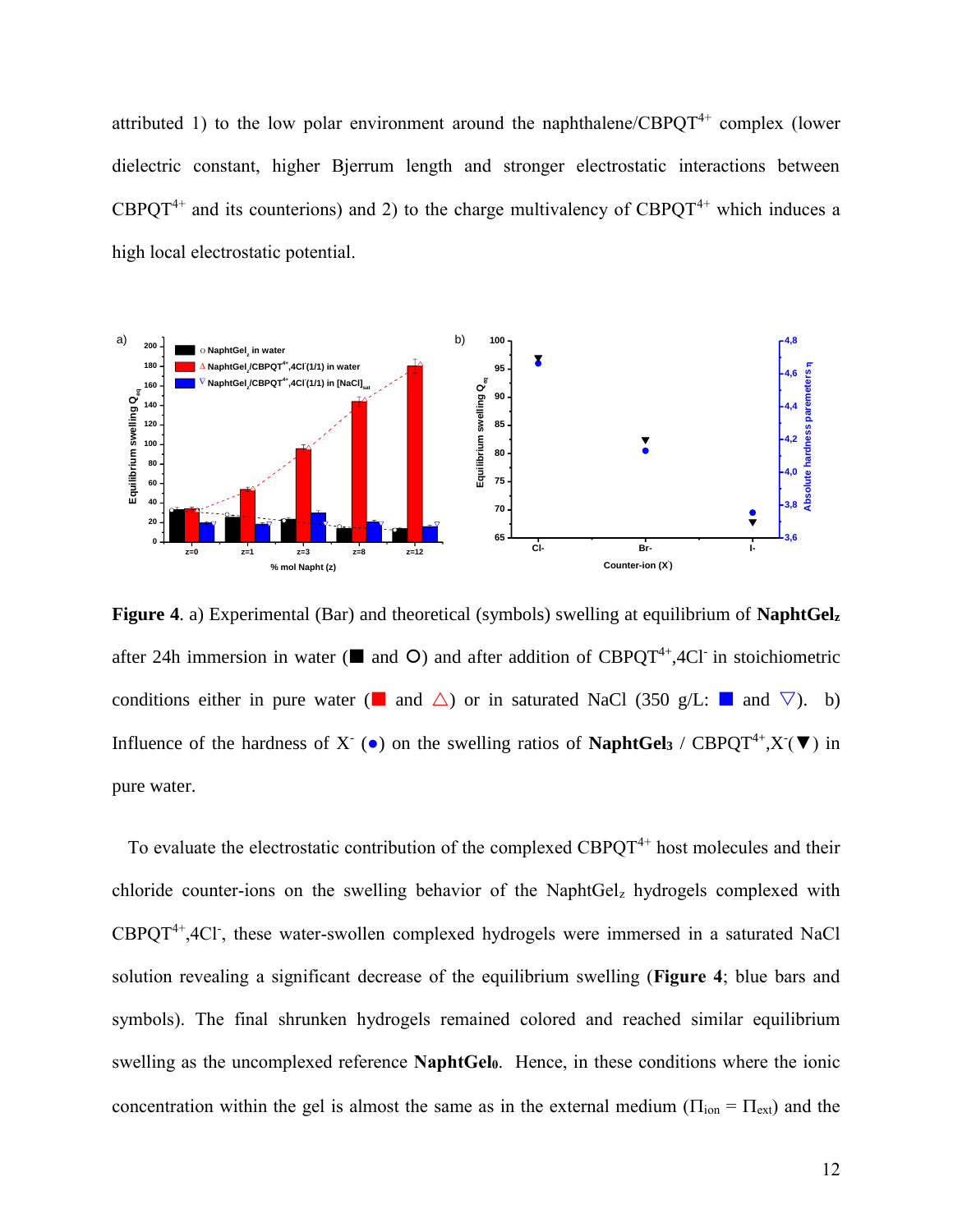hydrophobic interactions do not take place as the naphthalene groups are shielded by complexation with CBPQT<sup>4+</sup> ( $\Pi_{st}$  = 0), the swelling at equilibrium only depends on the elastic contribution and the quality of solvent  $(\Pi_{gel} = \Pi_m + \Pi_{el} = 0)$ . As these contributions are the same for all the hydrogels, the same equilibrium swelling is expected with a lower value compared to pure water as the quality of PDMAc solvation decreases in salty media (increase of the Flory parameter from 0.35 in pure water to 0.45 in saturated NaCl).

Table 1 Fitting parameters for the ionic contribution of the Cl counter-ions to the swelling pressure, with z the naphthalene content,  $\alpha$  the theoretical degree of ionization assuming the stoichiometry of the complex Napht/CBPQT<sup>4+</sup>,  $\Phi_p$  the osmotic coefficient and  $\alpha \Phi_p$  the effective degree of ionization

| z                     | 0.01 | 0.03 | 0.08 | 0.12 |
|-----------------------|------|------|------|------|
| $\alpha = 4 \times Z$ | 0.04 | 0.12 | 0.32 | 0.49 |
| $\Phi_{\rm p}$        | 0.50 | 0.38 | 0.21 | 0.16 |
| $\Phi_{p}\alpha$      | 0.02 | 0.05 | 0.07 | 0.08 |

To further evidence the key role of the counter-ions of the CBPQT<sup>4+</sup> host, the swelling of **NaphtGel<sub>3</sub>** was evaluated in the presence of  $CBPQT^{4+}$ , 4X<sup>-</sup> featuring different counter-ions (X<sup>-</sup> = Cl- , Br-and I- ) (**Figure 4b**). Interestingly, the equilibrium swelling of **NaphtGel<sup>3</sup>** complexed with CBPQT<sup>4+</sup>,4X<sup>-</sup> was found to be dependent on the nature of the counter-ions in line with their Pearson's absolute hardness parameter  $(\eta)$ .<sup>37</sup> Indeed, the results indicate that the softer the X<sup>-</sup> is  $(\eta_{I-} < \eta_{Br-} < \eta_{Cl-})$ , the lower the equilibrium swelling of the **NaphtGel3** complexed with  $CBPQT^{4+}$ , 4X, indicating that the soft iodide anions might interact more efficiently with the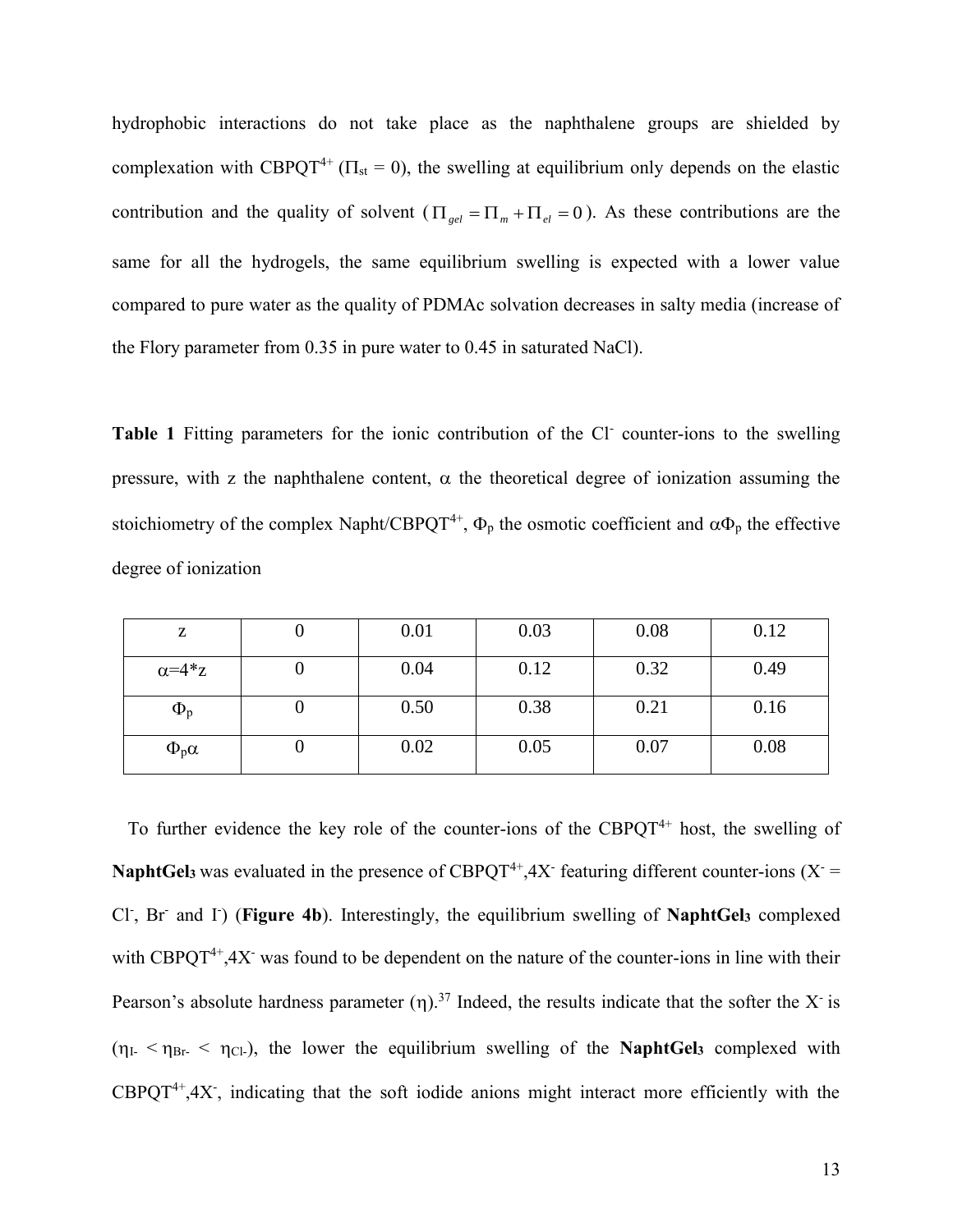$CBPQT^{4+}$  host, which can also be considered as a soft cation due to the delocalization of the charges over the whole polyaromatic cycle. Hence, these results demonstrate the opportunity to tune the swelling degree of complexed **NaphtGel<sup>z</sup>** hydrogels simply by changing the hardness of the halide counterions.

As we have shown by <sup>1</sup>H NMR spectroscopy, *vide supra*, that the extent of host-guest complexation of **NapthGel<sup>z</sup>** could be conveniently tuned by controlling the equivalents of  $CBPQT^{4+}$ , 4Cl, we investigated the impact of the extent of host-guest complexation the **NaphtGel<sup>3</sup>** swelling behavior. The results are depicted in **Figure 5** revealing a gradual increase of the equilibrium swelling with the extent of complexation until full complexation was reached. The equilibrium swelling of the complexed **NaphtGel<sup>3</sup>** remained constant when adding more than one equivalent of  $CBPQT^{4+}$ ,  $4Cl^-$  as all electron-rich binding sites were already complexed. Photographs recorded on the **NaphtGel<sup>3</sup>** hydrogels complexed with different ratios of  $CBPQT<sup>4+</sup>, 4Cl<sup>-</sup>$  tend to confirm these findings visually with an increase in size and the purple color of complexes until one equivalent of host was added.



**Figure 5**: Swelling behavior (a) and photographs of **NaphtGel3** (b) after being immersed in different  $[CBPQT^{4+}$ ,  $4Cl$ <sup>-</sup>] for 2h and then swelled into deionized water at 25 $^{\circ}$ C for 24h.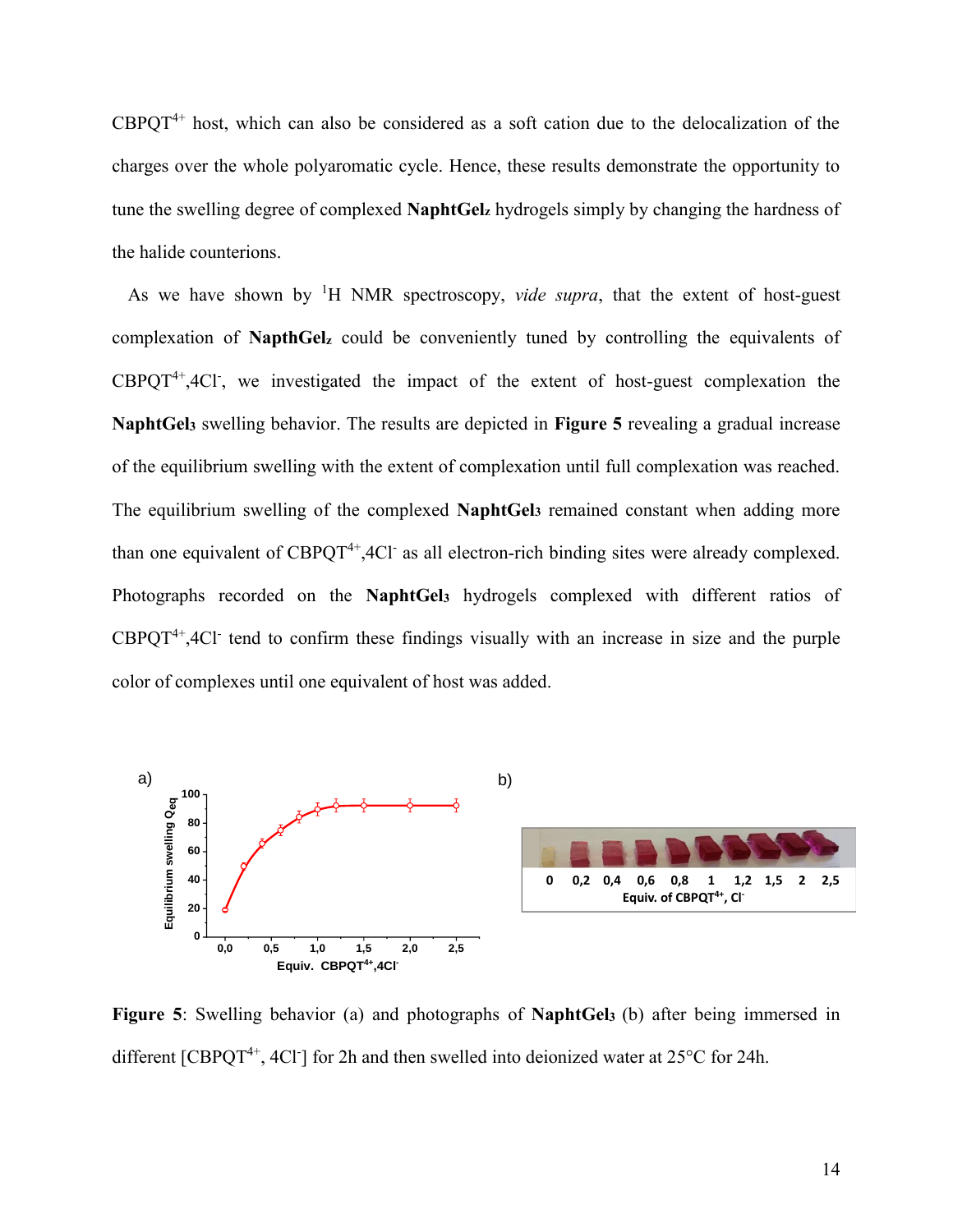The development of supramolecular hydrogels that exhibit a large mascroscopic swelling – shrinking transition in response to stimuli is still a great challenge. We have previously shown that  $CBPQT^{4+}$ -naphthalene based pseudorotaxane assemblies can be dethreaded in aqueous media by adding a strong binding competitive guest, such as tetrathiafulvalene or an anionic surfactant, such as sodium dodecyl sulfate  $(SDS)$ .<sup>38</sup> In essence, the addition of SDS to a solution containing the naphthalene-CBPQT<sup>4+</sup>, 4Cl<sup>-</sup> complex induced an anion exchange reaction between Cl<sup>-</sup> and DS<sup>-</sup>, leading to precipitation of the CBPQT<sup>4+</sup>, 4DS<sup>-</sup> complex and a complete dissociation of the naphthalane-CBPQT<sup>4+</sup> host-guest interactions. In this work, we explored whether this strategy could also be used to promote the dissociation of the host-guest complexes inside the NaphtGel<sub>z</sub> complexed with CBPQT<sup>4+</sup>,4Cl<sup>-</sup> and, more importantly, to induce their macroscopic shrinking. **Figure 6** depicts a gradual decrease of the swelling of the **NaphtGel<sup>3</sup>** complexed with  $CBPOT<sup>4+</sup>, 4Cl<sup>-</sup>$  with time after addition of an aqueous SDS solution (3.6 M). Even though the thermodynamic equilibrium has not been reached within the 10 hours of this experiment, it may be expected that the gel will, eventually, reach an equilibrium swelling degree that is comparable to the one observed in pure water, in absence of CBPQT<sup>4+</sup>,4Cl<sup>-</sup> (Q<sub>eq</sub>  $\approx$  14). The photographs in Figure 6 confirm that large shrinking of the hydrogel, accompanied by its complete discoloration confirming efficient surfactant-induced decomplexation that promotes the large macroscopic shrinking of the NaphtGel<sub>3</sub> complexed with CBPQT<sup>4+</sup>,4Cl<sup>-</sup>.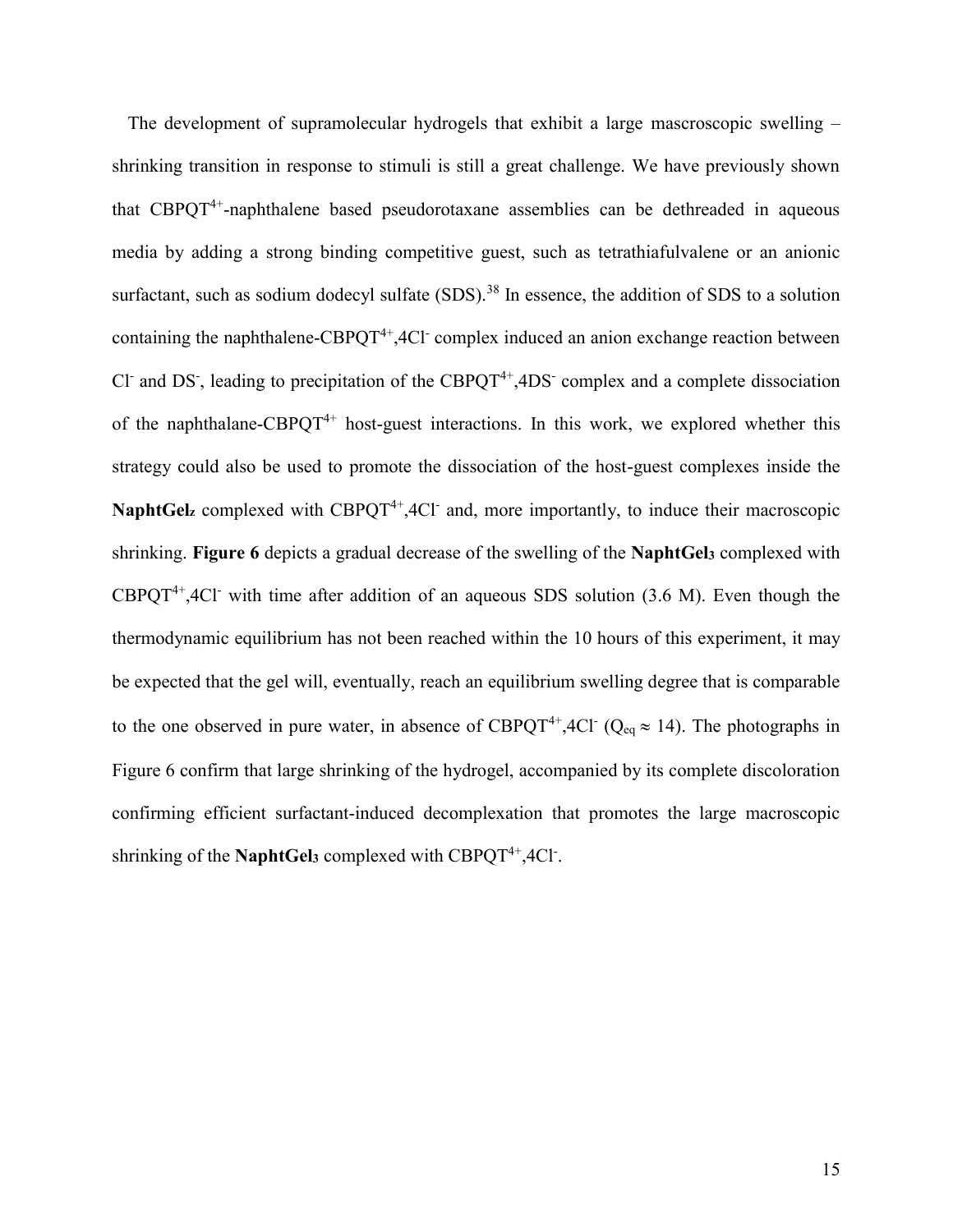

**Figure 6**: Evolution of the swelling degree, color and size of **NaphtGel<sup>3</sup>** complexed with CBPQT<sup>4+</sup>,4Cl<sup>-</sup> in time after being immersed in an aqueous solution of SDS (3.6 M) at 25 $^{\circ}$ C.

## **Conclusion**

Hydrogels with superabsorbing properties ( $Q_{eq}$  > 180) resulting from CBPQT<sup>4+</sup>-naphthalene host-guest complexation have been described. The swelling degree of the poly(*N*,*N*dimethylacrylamide) hydrogels can be conveniently tuned by introducing hydrophobic naphthalene guests into the network which can be switched to highly hydrophilic moieties by complexation with CBPQT<sup>4+</sup>,  $4X$  macrocyclic hosts. This host-guest complexation leads to a significant increase in hydrogel swelling, especially for those containing high contents of hydrophobic naphthalene subunits. Furthermore, the equilibrium swelling degree of the naphthalene-functionalized hydrogels could be easily adjusted by the amount of incorporated naphthalene guest moieties, the extent of complexation with  $CBPQT^{4+}$ , 4Cl, as well as by changing the hardness of the halide counter-anions. Furthermore, we have demonstrated successful surfactant-assisted dissociation of  $CBPQT^{4+}$ , 4Cl -naphthalene based pseudorotaxanes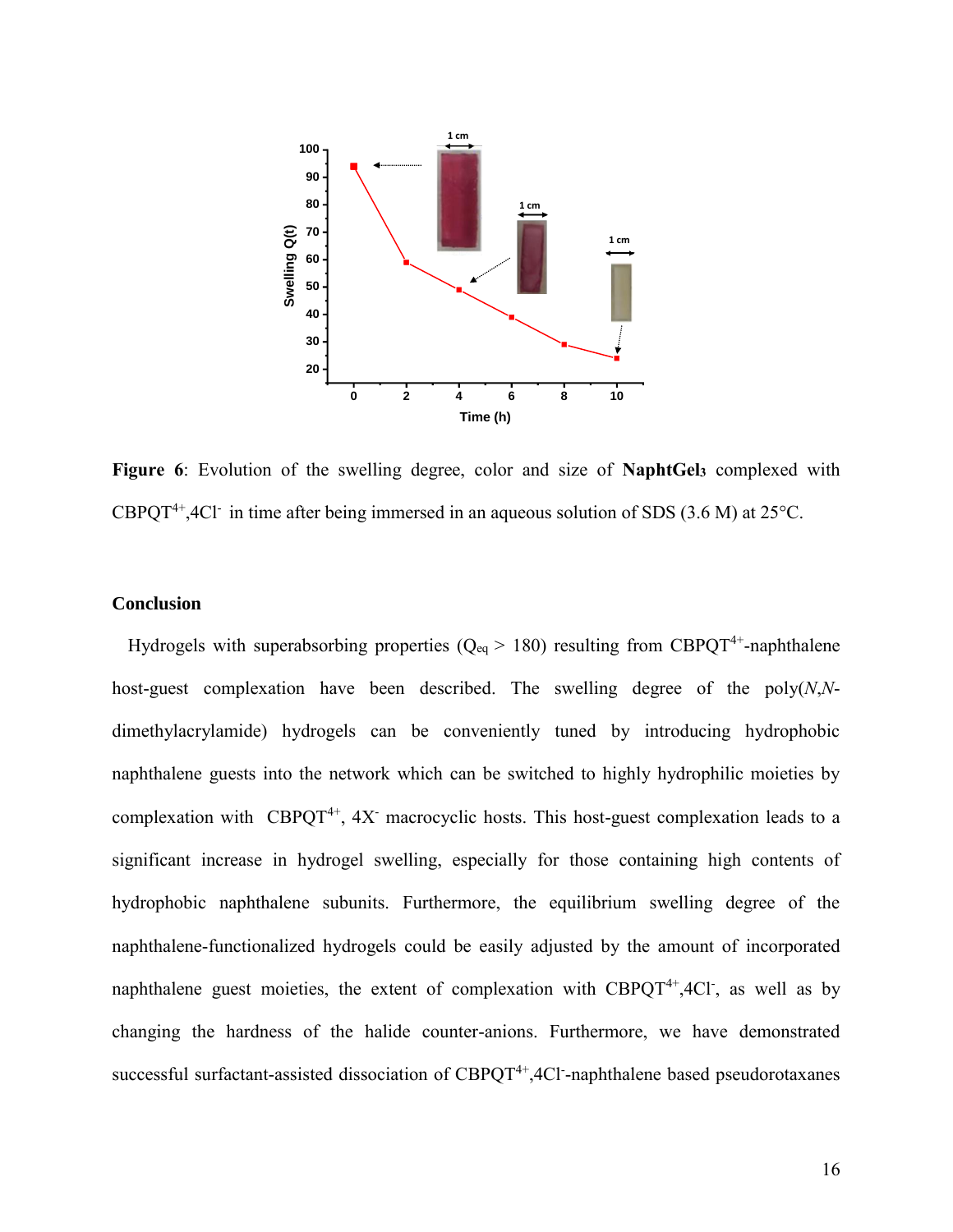inside the hydrogels by addition of a surfactant solution, which led to host-guest decomplexation, accompanied by a large macroscopic shrinking and decoloration of the hydrogels. Future work will focus on the exploitation of these smart hydrogels and related systems to create actuators and artificial muscles showing macroscopic swelling transitions.

## ASSOCIATED CONTENT

## **Supporting Information**.

Materials, Instrumentation, Synthesis and characterization of NaphtGel<sub>Z</sub> ( $z= 1, 3, 8, 12$ ); Swelling studies and complexation of NaphtGelz, effect of [NaCl] on the swelling of NaphtGelz, NaphtGel<sub>z</sub>/CBPQT<sup>4+</sup>, references.

#### AUTHOR INFORMATION

#### **Corresponding authors**

**Patrice Woisel** *Univ. Lille, CNRS, INRAE, Ecole Centrale, UMR 8207 - UMET - Unité Matériaux Et Transformations, Ingénierie des Systèmes Polymères (ISP) team, F-59000 Lille, France*

E-mail: patrice.woisel@centralelille.fr

**Richard Hoogenboom** *Supramolecular Chemistry Group, Centre of Macromolecular Chemistry (CMaC), Department of Organic and Macromolecular Chemistry, Ghent University, Krijgslaan 281 S4-bis, 9000 Ghent, Belgium*

E-mail: [richard.hoogenboom@ugent.be](mailto:richard.hoogenboom@ugent.be)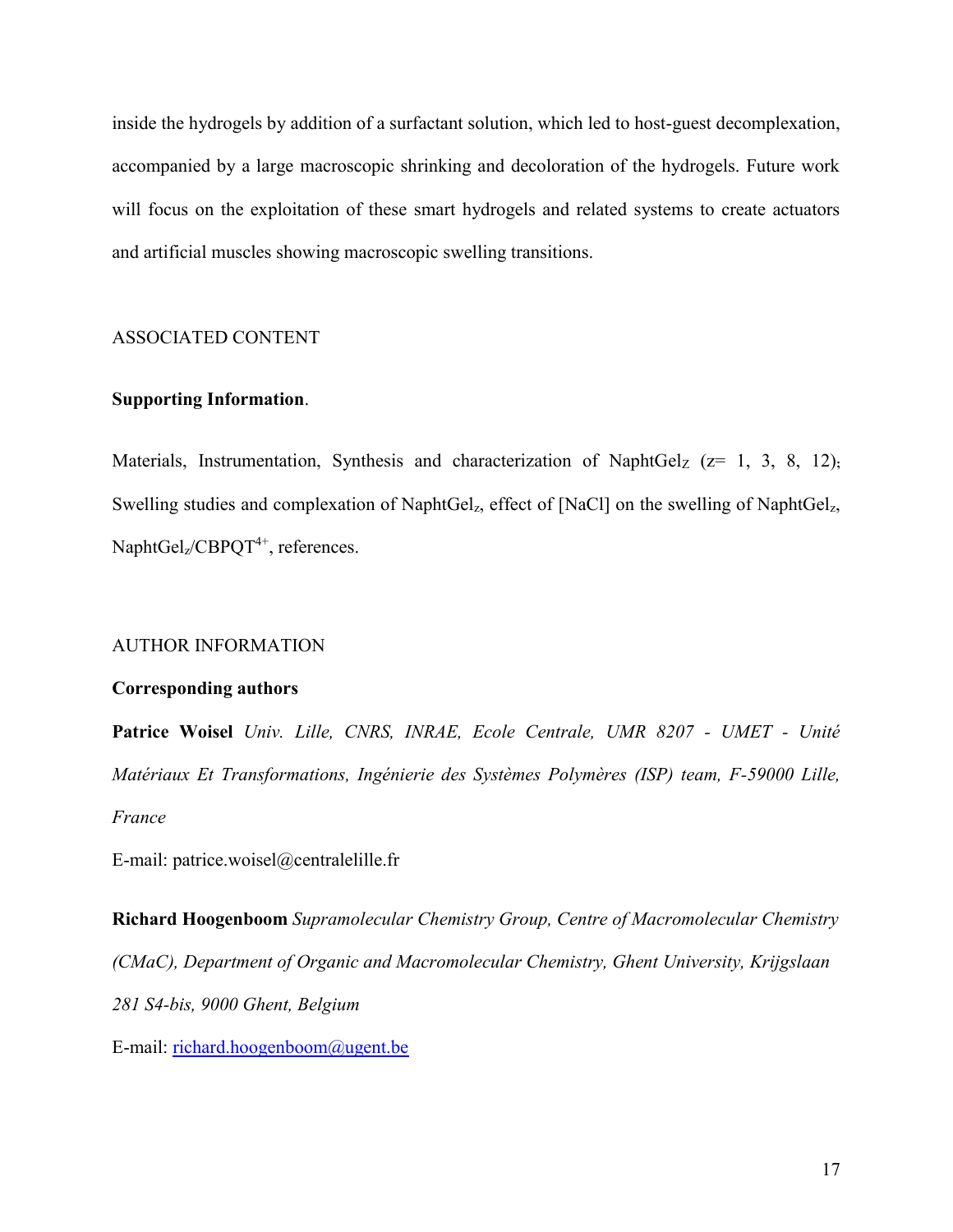**Alba Marcellan** *Soft Matter Sciences and Engineering, ESPCI Paris, PSL University, Sorbonne University, CNRS, F-75005 Paris, France* E-mail: alba.marcellan@espci.psl.eu

## **Authors**

**Khaled Belal**, *Univ. Lille, CNRS, INRAE, Ecole Centrale, UMR 8207 - UMET - Unité Matériaux Et Transformations, Ingénierie des Systèmes Polymères (ISP) team, F-59000 Lille, France*

**Joel Lyskawa,** *Univ. Lille, CNRS, INRAE, Ecole Centrale, UMR 8207 - UMET - Unité Matériaux Et Transformations, Ingénierie des Systèmes Polymères (ISP) team, F-59000 Lille, France*

**Aurélien Vebr***, Univ. Lille, CNRS, INRAE, Ecole Centrale, UMR 8207 - UMET - Unité Matériaux Et Transformations, Ingénierie des Systèmes Polymères (ISP) team, F-59000 Lille, France*

**Jonathan Potier,** *Univ. Lille, CNRS, INRAE, Ecole Centrale, UMR 8207 - UMET - Unité Matériaux Et Transformations, Ingénierie des Systèmes Polymères (ISP) team, F-59000 Lille, France*

**François Stoffelbach** *Sorbonne Université, CNRS, Institut Parisien de Chimie Moléculaire, UMR 8232, EquipeChimie des Polymères F-75252 Paris Cedex 05, France*

*Dominique Hourdet,,Soft Matter Sciences and Engineering, ESPCI Paris, PSL University, Sorbonne University, CNRS, F-75005 Paris, France*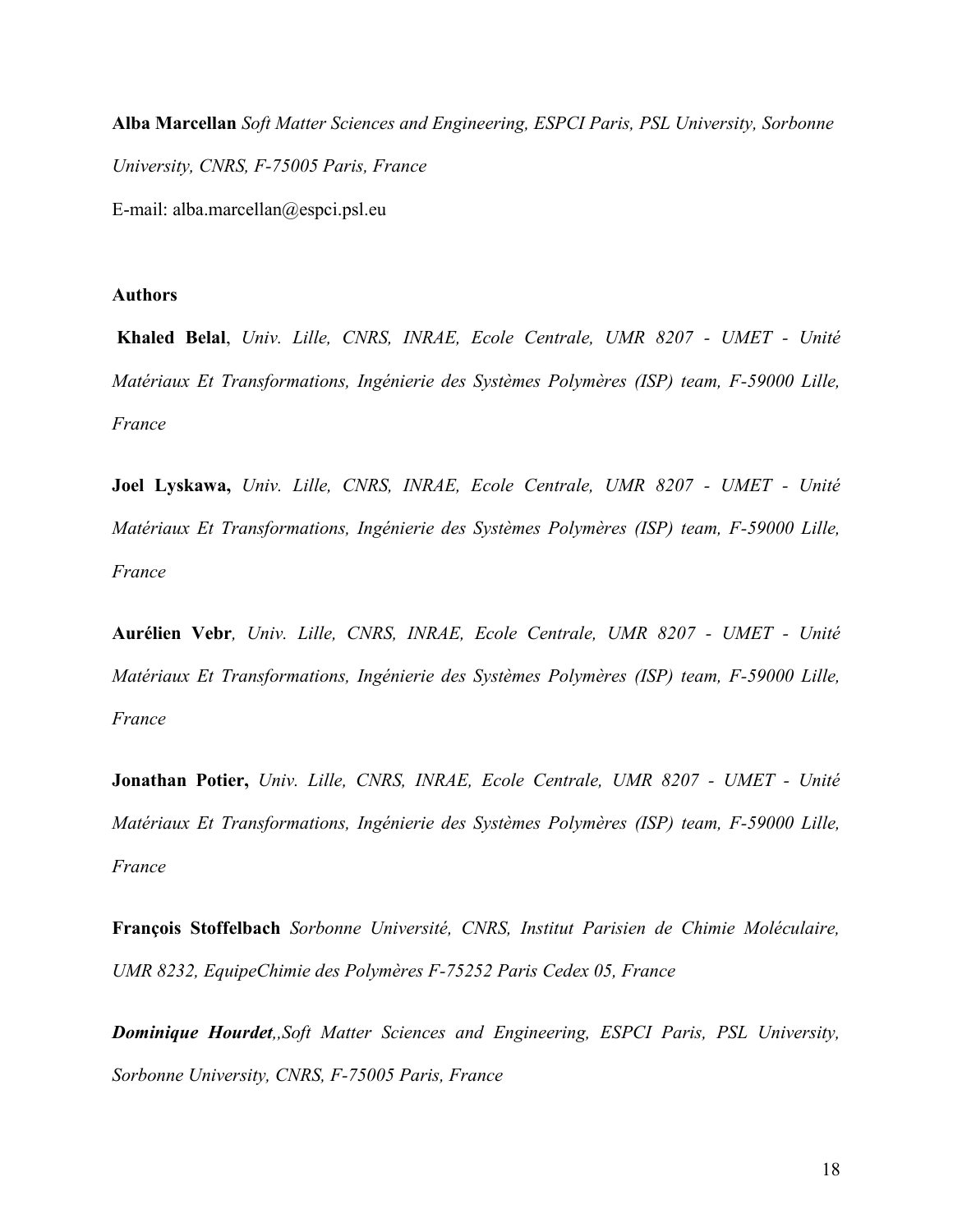*Graeme Cooke School of Chemistry, University of Glasgow, Glasgow, G12 8QQ, United Kingdom*

# **Author Contributions**

The manuscript was written through contributions of all authors. All authors have given approval to the final version of the manuscript. ‡These authors contributed equally.

## **Notes**

The authors declare no competing financial interest

# ACKNOWLEDGMENT

PW thanks ANR (STRAPA project, ANR-12-BS08-0005) and Chevreul Institute (FR 2638),

Ministère de l'Enseignement Supérieur et de la Recherche, Région Hauts-de-France and FEDER

for funding.

# REFERENCES

- (1) Mishra, S.; Rani, P.; Sen, G.; Dey, K. P. Preparation, Properties and Application of Hydrogels: A Review. In *Hydrogels: Recent Advances*; Thakur, V. K., Thakur, M. K., Eds.; Springer Singapore: Singapore, 2018; pp 145–173. https://doi.org/10.1007/978-981-10- 6077-9\_6.
- (2) Varaprasad, K.; Raghavendra, G. M.; Jayaramudu, T.; Yallapu, M. M.; Sadiku, R. A Mini Review on Hydrogels Classification and Recent Developments in Miscellaneous Applications. *Materials Science and Engineering: C* **2017**, *79*, 958–971. https://doi.org/10.1016/j.msec.2017.05.096.
- (3) Zhang, Y. S.; Khademhosseini, A. Advances in Engineering Hydrogels. *Science* **2017**, *356* (6337), 1–10. https://doi.org/10.1126/science.aaf3627.
- (4) Shang, J.; Le, X.; Zhang, J.; Chen, T.; Theato, P. Trends in Polymeric Shape Memory Hydrogels and Hydrogel Actuators. *Polym. Chem.* **2019**, *10* (9), 1036–1055. https://doi.org/10.1039/C8PY01286E.
- (5) Mahinroosta, M.; Jomeh Farsangi, Z.; Allahverdi, A.; Shakoori, Z. Hydrogels as Intelligent Materials: A Brief Review of Synthesis, Properties and Applications. *Materials*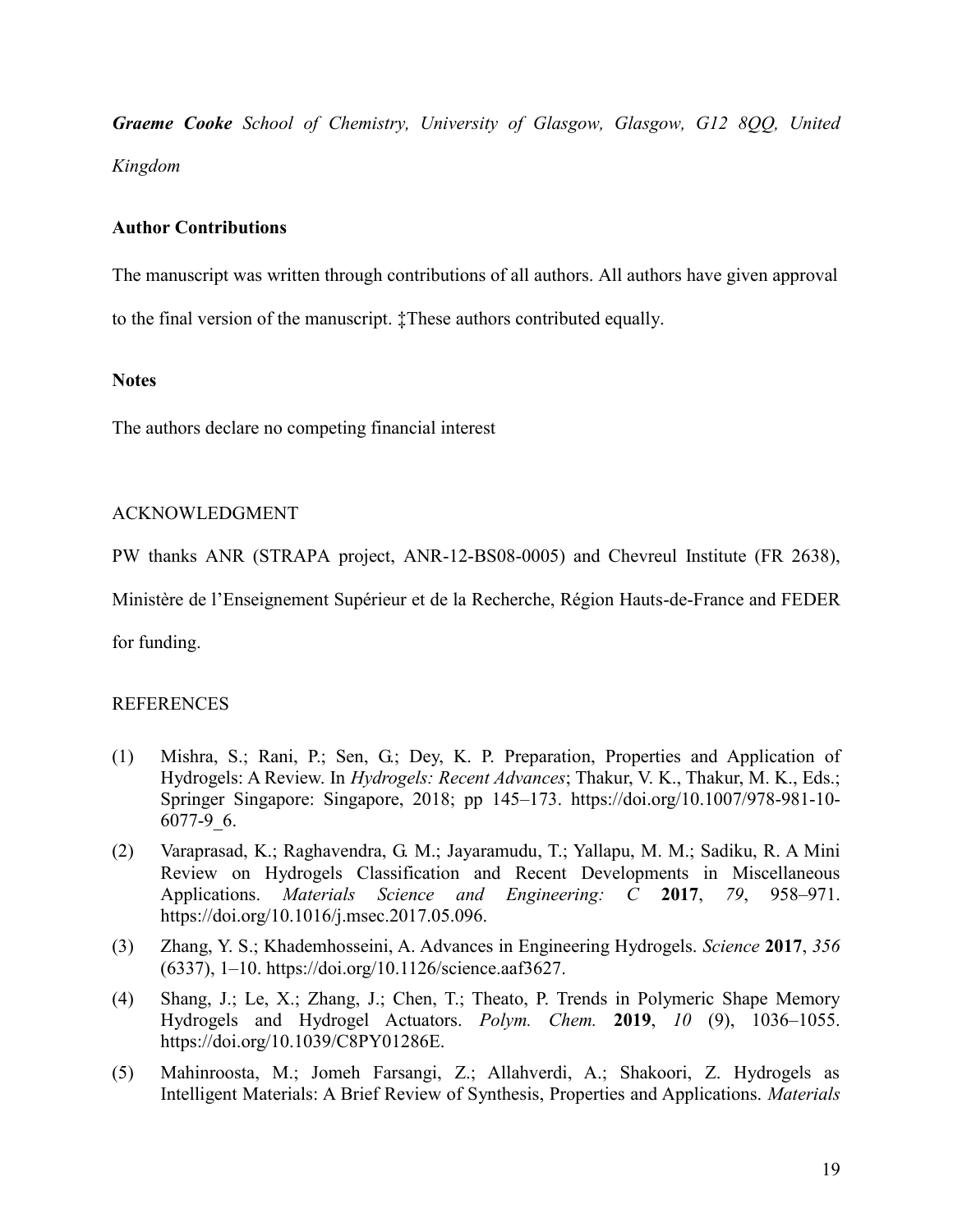*Today Chemistry* **2018**, *8*, 42–55. https://doi.org/10.1016/j.mtchem.2018.02.004.

- (6) Erol, O.; Pantula, A.; Liu, W.; Gracias, D. H. Transformer Hydrogels: A Review. *Advanced Materials Technologies* **2019**, *4* (4), 19000436–19000470. https://doi.org/10.1002/admt.201900043.
- (7) Guo, Y.; Bae, J.; Fang, Z.; Li, P.; Zhao, F.; Yu, G. Hydrogels and Hydrogel-Derived Materials for Energy and Water Sustainability. *Chem. Rev.* **2020**, *120* (15), 7642–7707. https://doi.org/10.1021/acs.chemrev.0c00345.
- (8) Jiang, Y.; Wu, Y.; Huo, Y. Thermo-Responsive Hydrogels with N-Isopropylacrylamide/Acrylamide Interpenetrating Networks for Controlled Drug Release. *Journal of Biomaterials Science, Polymer Edition* **2015**, *26* (14), 917–930. https://doi.org/10.1080/09205063.2015.1068532.
- (9) Sun, H.; Chen, J.; Han, X.; Liu, H. Multi-Responsive Hydrogels with UCST- and LCST-Induced Shrinking and Controlled Release Behaviors of Rhodamine B. *Materials Science and Engineering: C* **2018**, *82*, 284–290. https://doi.org/10.1016/j.msec.2017.08.067.
- (10) Tanaka, M.; Nakahata, M.; Linke, P.; Kaufmann, S. Stimuli-Responsive Hydrogels as a Model of the Dynamic Cellular Microenvironment. *Polymer Journal* **2020**, *52*, 861–870. https://doi.org/10.1038/s41428-020-0353-6.
- (11) Traitel, T.; Kost, J. PH-Responsive Hydrogels: Swelling Model. In *Biomaterials*; Hasirci, N., Hasirci, V., Eds.; Springer US: Boston, MA, 2004; pp 29–43.
- (12) Li, L.; Scheiger, J. M.; Levkin, P. A. Design and Applications of Photoresponsive Hydrogels. *Advanced Materials* **2019**, *31* (26), 1807333–1807350. https://doi.org/10.1002/adma.201807333.
- (13) Yang, C.; Liu, Z.; Chen, C.; Shi, K.; Zhang, L.; Ju, X.-J.; Wang, W.; Xie, R.; Chu, L.-Y. Reduced Graphene Oxide-Containing Smart Hydrogels with Excellent Electro-Response and Mechanical Properties for Soft Actuators. *ACS Appl. Mater. Interfaces* **2017**, *9* (18), 15758–15767. https://doi.org/10.1021/acsami.7b01710.
- (14) Qureshi, D.; Nayak, S. K.; Maji, S.; Anis, A.; Kim, D.; Pal, K. Environment Sensitive Hydrogels for Drug Delivery Applications. *European Polymer Journal* **2019**, *120*, 109220–109259. https://doi.org/10.1016/j.eurpolymj.2019.109220.
- (15) Han, D.; Farino, C.; Yang, C.; Scott, T.; Browe, D.; Choi, W.; Freeman, J. W.; Lee, H. Soft Robotic Manipulation and Locomotion with a 3D Printed Electroactive Hydrogel. *ACS Appl. Mater. Interfaces* **2018**, *10* (21), 17512–17518. https://doi.org/10.1021/acsami.8b04250.
- (16) Raghunathan, S.; Jaganade, T.; Priyakumar, U. D. Urea-Aromatic Interactions in Biology. *Biophys Rev* **2020**, *12* (1), 65–84. https://doi.org/10.1007/s12551-020-00620-9.
- (17) Frieden, E. Non-Covalent Interactions: Key to Biological Flexibility and Specificity. *J. Chem. Educ.* **1975**, *52* (12), 754–761. https://doi.org/10.1021/ed052p754.
- (18) Liu, K.; Kang, Y.; Wang, Z.; Zhang, X. 25th Anniversary Article: Reversible and Adaptive Functional Supramolecular Materials: "Noncovalent Interaction" Matters. *Advanced Materials* **2013**, *25* (39), 5530–5548. https://doi.org/10.1002/adma201302015.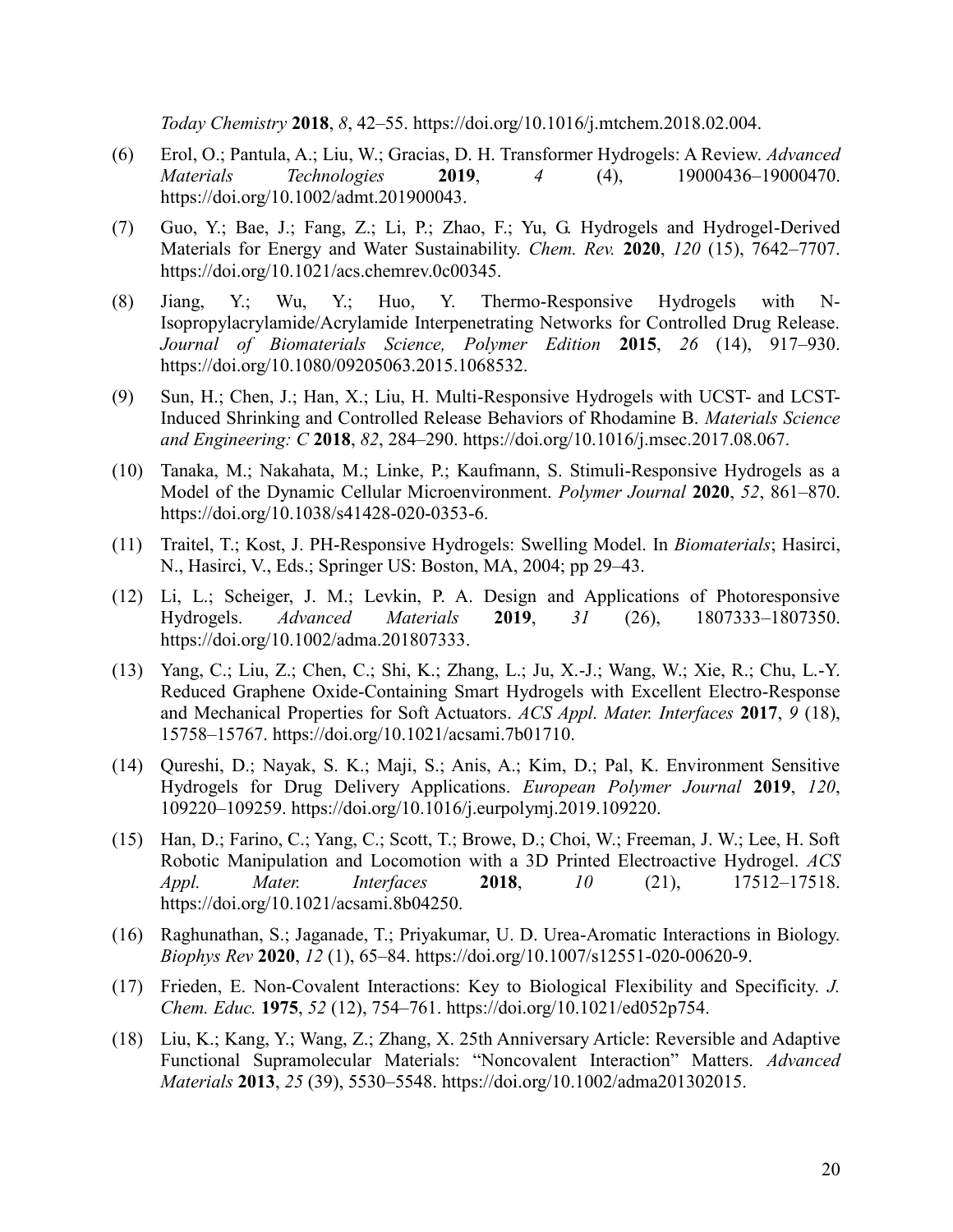- (19) Sambe, L.; Stoffelbach, F.; Lyskawa, J.; Delattre, F.; Fournier, D.; Bouteiller, L.; Charleux, B.; Cooke, G.; Woisel, P. Host–Guest Modulation of the Micellization of a Tetrathiafulvalene-Functionalized Poly(N-Isopropylacrylamide). *Macromolecules* **2011**, *44* (16), 6532–6538. https://doi.org/10.1021/ma2009854.
- (20) Sambe, L.; de La Rosa, V. R.; Belal, K.; Stoffelbach, F.; Lyskawa, J.; Delattre, F.; Bria, M.; Cooke, G.; Hoogenboom, R.; Woisel, P. Programmable Polymer-Based Supramolecular Temperature Sensor with a Memory Function. *Angewandte Chemie International Edition* **2014**, 5044–5048. https://doi.org/10.1002/anie.201402108.
- (21) Mantooth, S. M.; Munoz-Robles, B. G.; Webber, M. J. Dynamic Hydrogels from Host– Guest Supramolecular Interactions. *Macromolecular Bioscience* **2019**, *19* (1), 1800281– 1800293. https://doi.org/10.1002/mabi.201800281.
- (22) Xia, D.; Wang, P.; Ji, X.; Khashab, N. M.; Sessler, J. L.; Huang, F. Functional Supramolecular Polymeric Networks: The Marriage of Covalent Polymers and Macrocycle-Based Host–Guest Interactions. *Chem. Rev.* **2020**, *120* (13), 6070–6123. https://doi.org/10.1021/acs.chemrev.9b00839.
- (23) Tamesue, S.; Noguchi, S.; Kimura, Y.; Endo, T. Reversing Redox Responsiveness of Hydrogels Due to Supramolecular Interactions by Utilizing Double-Network Structures. *ACS Appl. Mater. Interfaces* **2018**, *10* (32), 27381–27390. https://doi.org/10.1021/acsami.8b10001.
- (24) Xiao, T.; Xu, L.; Zhou, L.; Sun, X.-Q.; Lin, C.; Wang, L. Dynamic Hydrogels Mediated by Macrocyclic Host–Guest Interactions. *J. Mater. Chem. B* **2019**, *7* (10), 1526–1540. https://doi.org/10.1039/C8TB02339E.
- (25) Kashiwagi, Y.; Katashima, T.; Takashima, Y.; Harada, A.; Inoue, T. Effect of Host-Guest Interaction on Swelling Behavior and Equilibrium Swollen State of Host-Guest Gel. *Nihon Reoroji Gakkaishi* **2019**, *47* (3), 99–104. https://doi.org/10.1678/rheology.47.99.
- (26) Royes Mir, J.; Coudret, C.; Roux, C.; Benoit-Marquié, F.; Cazalès, M.; Séverac, C.; Lorenzo, C.; Mingotaud, A.-F. Rational Hydrogel Formulation Leads to Reversible and Enhanced Photocontrolled Rigidity. *ChemPhotoChem* **2017**, *1* (7), 311–316. https://doi.org/10.1002/cptc.201700038.
- (27) Peters, O.; Ritter, H. Supramolecular Controlled Water Uptake of Macroscopic Materials by a Cyclodextrin-Induced Hydrophobic-to-Hydrophilic Transition. *Angewandte Chemie International Edition* **2013**, *52* (34), 8961–8963. https://doi.org/10.1002/anie.201301286.
- (28) Nakahata, M.; Takashima, Y.; Hashidzume, A.; Harada, A. Redox-Generated Mechanical Motion of a Supramolecular Polymeric Actuator Based on Host–Guest Interactions. *Angewandte Chemie International Edition* **2013**, *52* (22), 5731–5735. https://doi.org/10.1002/anie.201300862.
- (29) Takashima, Y.; Hatanaka, S.; Otsubo, M.; Nakahata, M.; Kakuta, T.; Hashidzume, A.; Yamaguchi, H.; Harada, A. Expansion–Contraction of Photoresponsive Artificial Muscle Regulated by Host–Guest Interactions. *Nature Communications* **2012**, *3* (1), 1270–1278. https://doi.org/10.1038/ncomms2280.
- (30) Takashima, Y.; Otani, K.; Kobayashi, Y.; Aramoto, H.; Nakahata, M.; Yamaguchi, H.; Harada, A. Mechanical Properties of Supramolecular Polymeric Materials Formed by